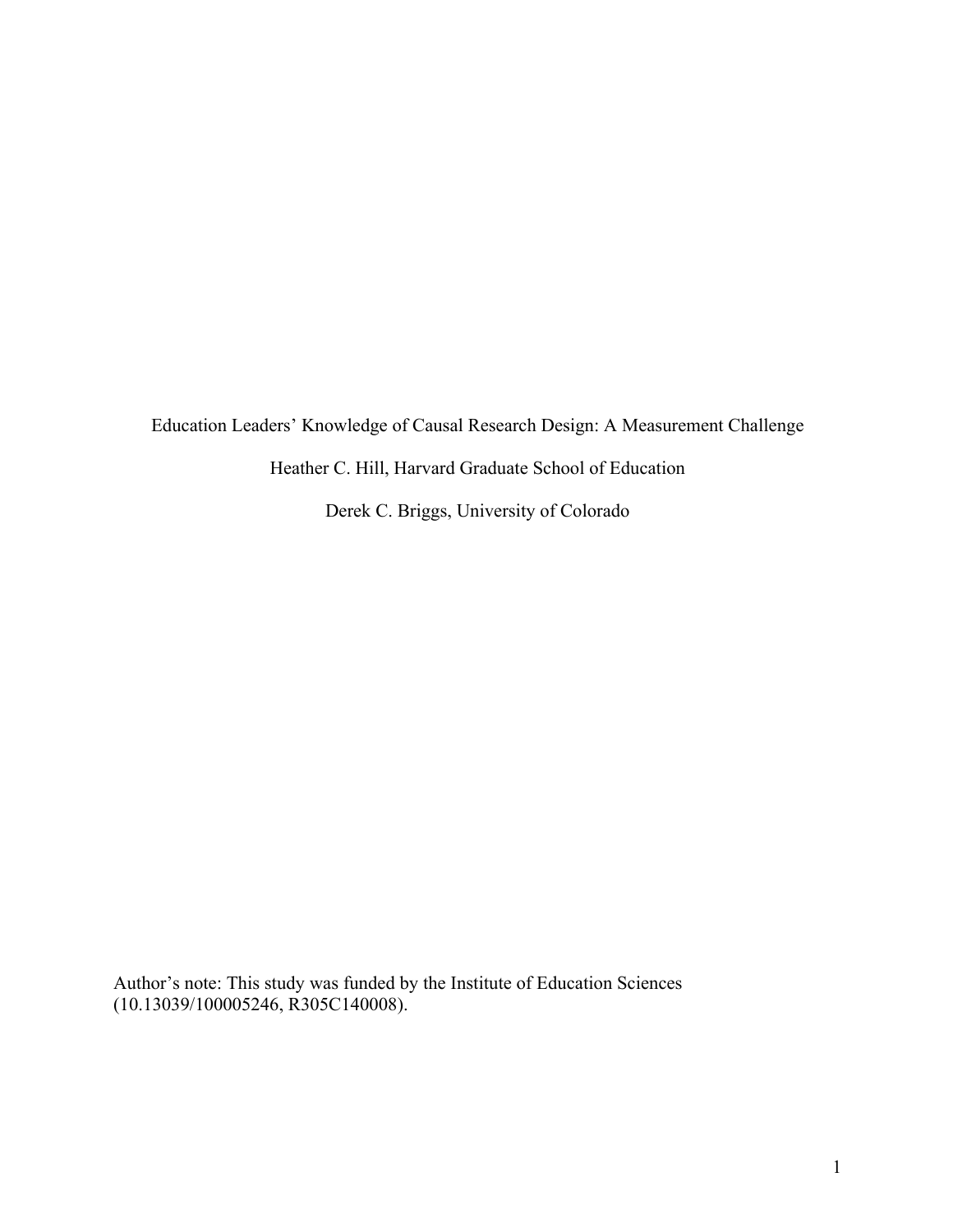## **Abstract**

Federal policy has both incentivized and supported better use of research evidence by educational leaders. However, the extent to which these leaders are well-positioned to understand foundational principles from research design and statistics, including those that underlie the What Works Clearinghouse ratings of research studies, remains an open question. To investigate educational leaders' knowledge of these topics, we developed a construct map and items representing key concepts, then conducted surveys containing those items with a small pilot sample (n=178) and a larger nationally representative sample (n=733) of educational leaders. We found that leaders' knowledge was surprisingly inconsistent across topics. We also found most items were answered correctly by less than half of respondents, with cognitive interviews suggesting that some of those correct answers derived from guessing or test-taking techniques. Our findings identify a roadblock to policymakers' contention that educational leaders should use research in decision-making.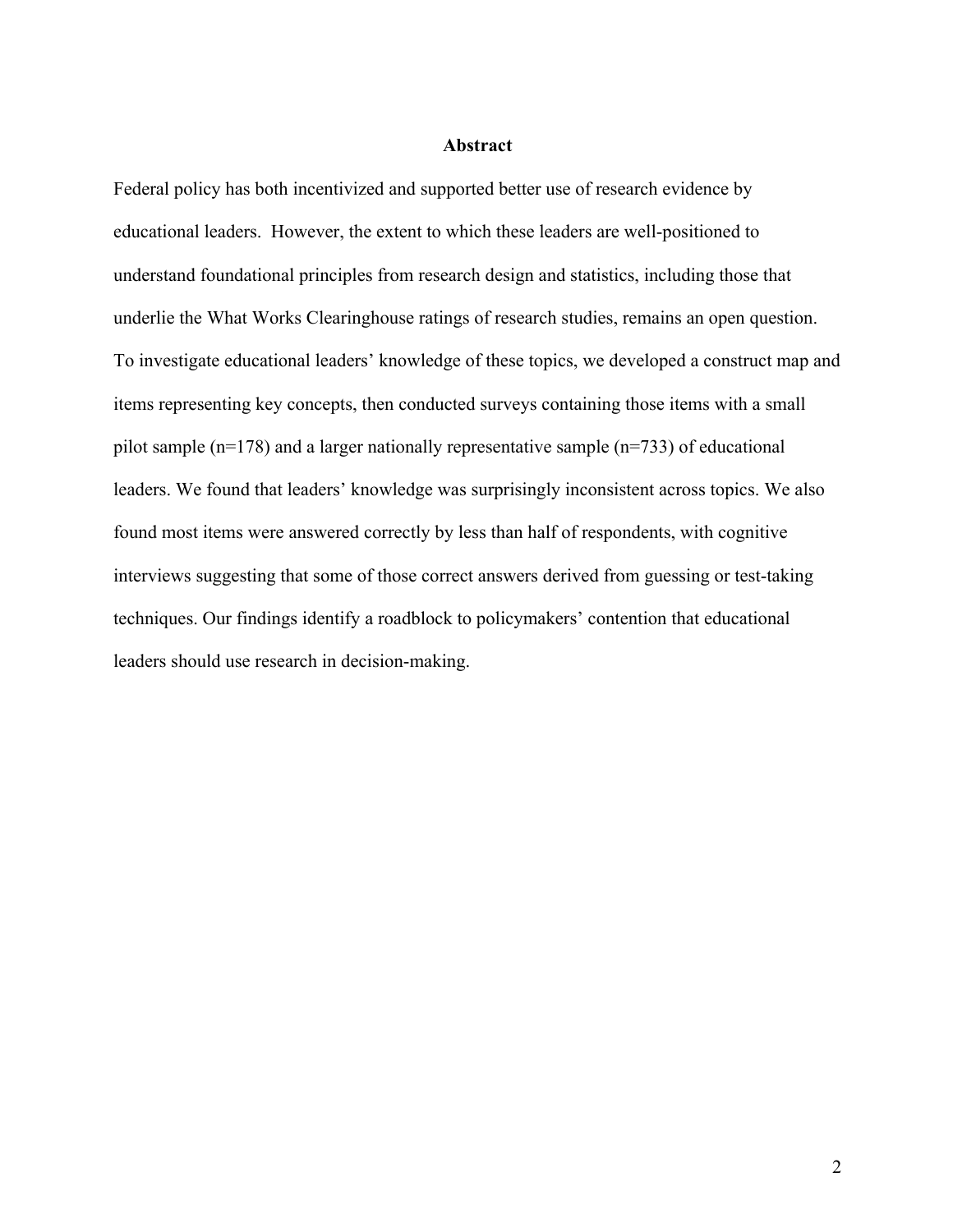### **Introduction**

For more than a decade, federal policy has both incentivized and supported better use of research evidence by those responsible for establishing and enacting educational policies and programs. No Child Left Behind, the major Bush-era funding stream for schools, required local educational agencies (LEAs) to spend their federal dollars on programs backed by "scientifically-based" research. The NCLB reauthorization, completed in 2015 and titled Every Student Succeeds Act (ESSA), added detail, specifying tiers of evidence (e.g., promising to strong) and the types of studies (e.g., correlational, experimental) required for an intervention to reach each tier. The federal government has also invested in making research results more accessible, for instance through the Institute for Educational Sciences practice guide series and the *What Works Clearinghouse* (*WWC*) website (https://ies.ed.gov/ncee/wwc/PracticeGuides and https://ies.ed.gov/ncee/wwc/, respectively ). In fact, educational practitioners, whom we define for this article as those in leadership roles at either a district or school level, indicate that they do use research to make decisions and expand their understanding of issues. For example, among those involved in adopting, eliminating, and designing programs, roughly four in five reported frequently using evidence as part of these activities (Authors et al., 2017).

However, the extent to which these practitioners are well-positioned to understand foundational research design principles, including those that underlie the ratings in WWC evaluations of research studies, remains an open question. Reading original research studies requires knowledge of the inferences and generalizations that are plausible on the basis of specific research designs. As well, research studies often use technically complex language and metrics, referencing quasi-experiments, power analyses, statistical significance and standard deviation units without explaining the meaning of these terms or why they are relevant to a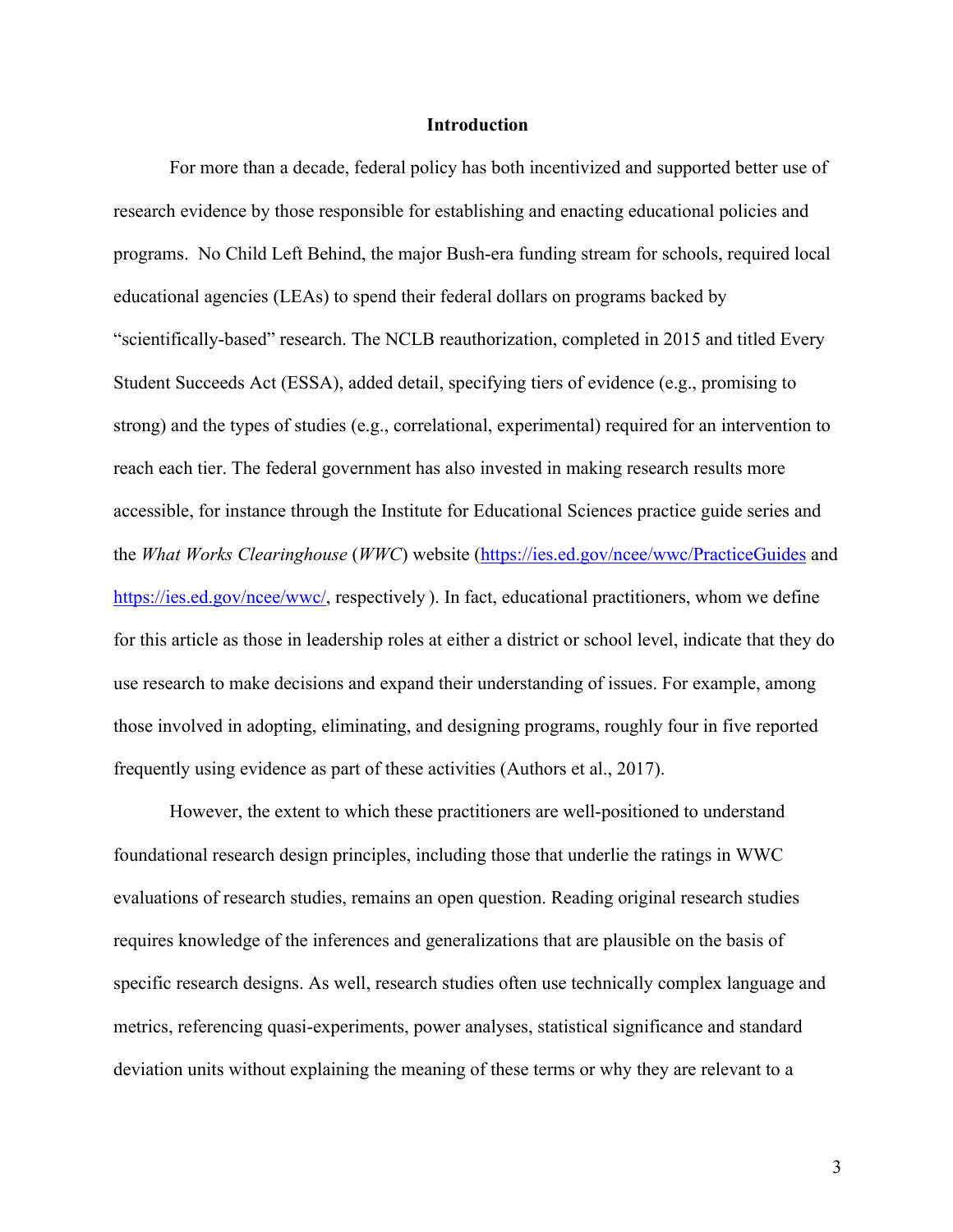particular study. Yet many education leaders have only a cursory background in research design and statistics. According to a national survey from a recent study, only 36% of education leaders possessed or were working to obtain a research-focused PhD or master's degree (Authors et al., 2017).

To investigate this issue, we developed survey items to measure a construct we defined as Knowledge of Causal Research Design. Collectively, these items were intended to capture education leaders' knowledge of key ideas from statistics and research design, ideas that are critical when evaluating the quality of studies advancing causal claims. The overarching questions that guided this study are as follows:

1. To what extent can we validly measure the Knowledge of Causal Research Design possessed by education leaders?

2. To what degree do education leaders appear to understand critical ideas from statistics and research design?

With these questions as motivation, in this paper we describe the development and use of a set of Knowledge of Causal Research Design survey items with a national sample of education leaders. We also describe two efforts to contextualize the information generated from these items and samples.

## **Background**

The use of research evidence in decision-making is a multi-faceted process. That process typically includes, according to scholars, the acquisition of research, individual and organizational sense-making around research findings, and the incorporation of those findings into practice (Finnigan, Daly, & Che 2013; Honig & Coburn, 2008; Weiss & Bucuvalas, 1980).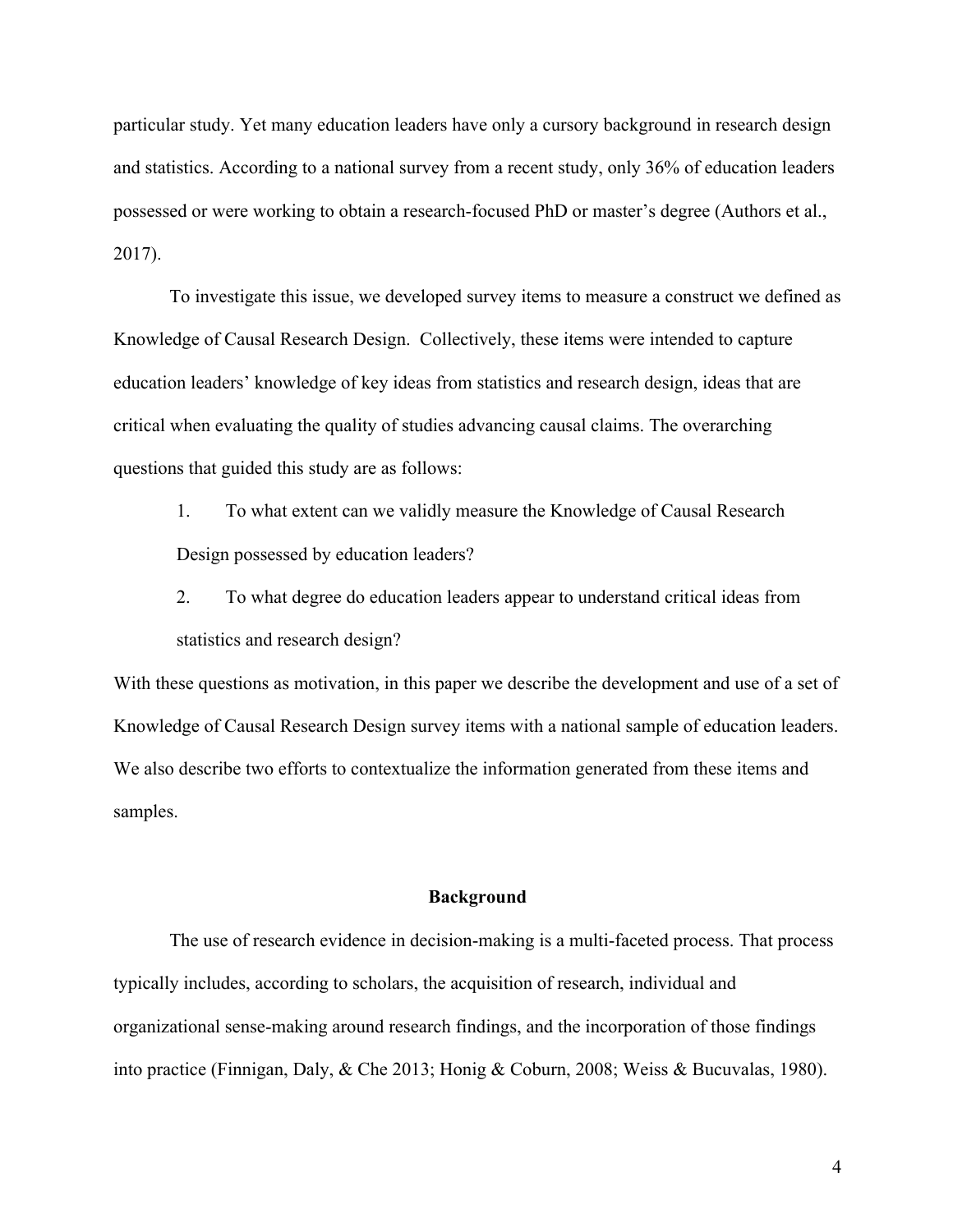Scholars rarely, however, examine education practitioners' ability to evaluate research quality, even though this ability logically interacts with sense-making and use. For instance, we could not find any prior literature that examined how accurately practitioners evaluate the strengths and weaknesses of specific research studies.

To some extent, the federal *WWC* website is intended to alleviate the need for practitioners to evaluate research quality, in that the *WWC* aggregates the findings from experimental studies of specific programs into an easily interpretable "improvement index" and provides information about the strength of evidence related to effectiveness for each program. In some cases, however, practitioners may find themselves in the position of needing to read and understand one or more of the individual studies listed in *WWC* reports, or to investigate topics and interventions or recently published research not covered by *WWC* reviews. Furthermore, we know that many practitioners seek out research directly from colleagues at professional conferences and meetings (Authors et al., 2017). Whether practitioners understand how to evaluate the quality of this research becomes, in such situations, an important question.

What, exactly, practitioners *should* know when reading research is open to debate, and could include some of the content typically found in undergraduate, masters, or even graduatelevel courses in statistics and program evaluation. Here again the *WWC* standards are helpful, suggesting several core research design and statistical concepts that can be important when evaluating studies. One set of concepts pertains to whether causal inferences can be drawn from a particular study design, and the extent to which a study's design is susceptible to threats to internal validity such as selection bias or differential attrition (Shadish, Cook & Campbell, 2002). Another key concept is the metric used for reporting effect sizes in many studies, standard deviation units. Researchers often convert estimated causal effects from raw or scale scores into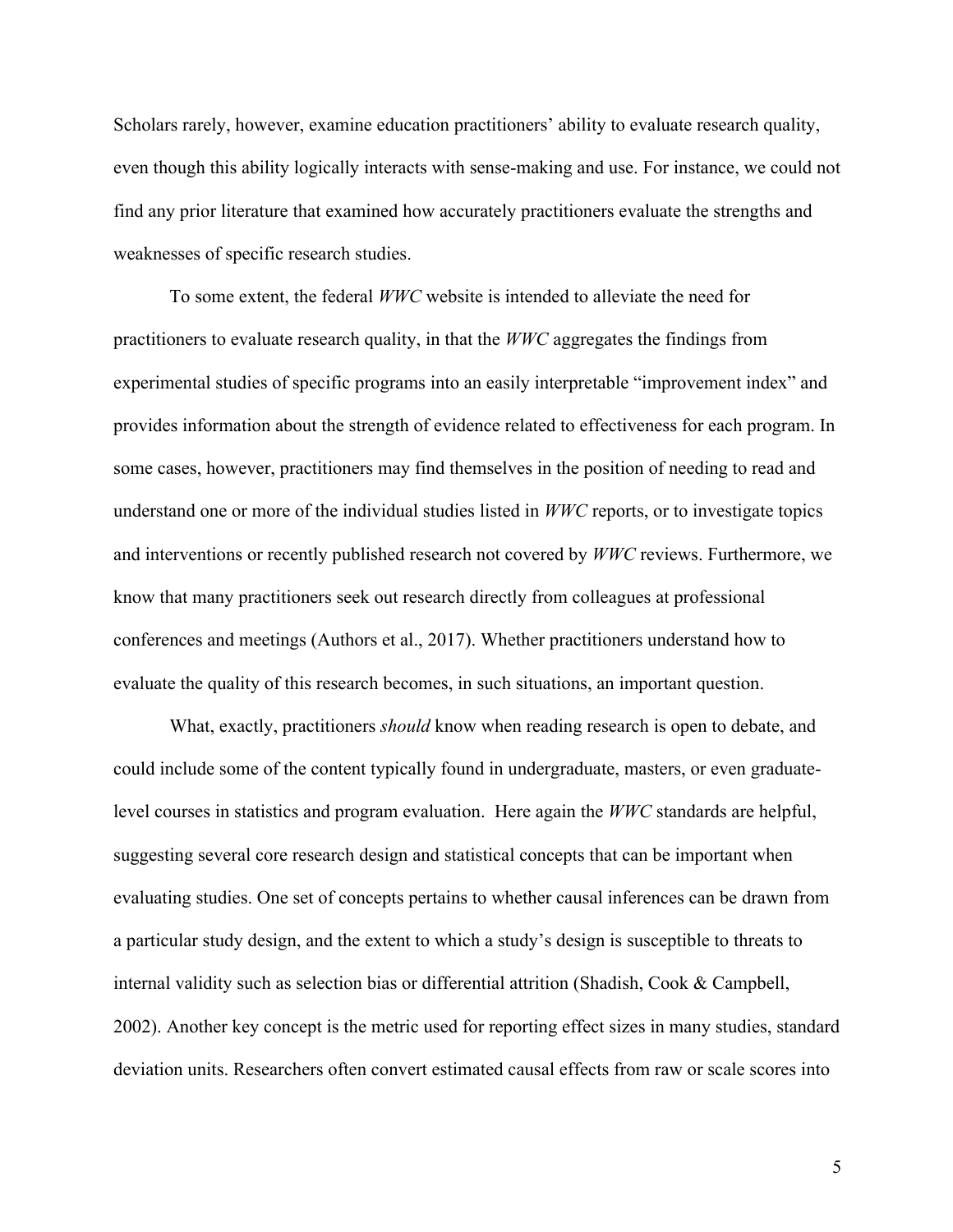standard deviation units to facilitate comparisons across studies, yet these "effect size" units may be misinterpreted by many practitioners, for they are not intuitive. Other core topics implicit to understanding *WWC* reports include appropriate sample sizes for testing hypotheses of statistical significance, problems that stem from sample attrition, and the importance of baseline equivalence when making comparisons between treatment and control groups.

For qualitative studies, a similar set of concepts can help practitioners interpret research. For instance, tentative inferences can be made to theory or to other individuals and settings, even from a single case (e.g., Glaser & Strauss, 1967; Lincoln & Guba, 1985), and sampling often proceeds based on the desire to gather contrasting levels of a hypothesized independent variable (King, Keohane & Verba, 1994). However, we know little about what practitioners know about these concepts.

The limited research that does exist in this area provides indirect evidence that practitioners value research quality, but also that few may be proficient in understanding it. Weiss and Bucuvalas (1980) asked practitioners to evaluate research abstracts based on quality, conformity with prior beliefs, their implication for practice, and the extent to which they challenge the status quo. They found that perceived research quality was the strongest predictor of practitioners' sense that the research would be used. In interviews, respondents expressed concerns about the research studies' sample sizes, choice of variables, and research design (pp. 106-107). However, Weiss and Buculavas did not attempt to assess the accuracy of practitioners' evaluations of research quality.

Several recent case studies have examined practitioners' use of both research evidence and data (e.g., student test scores) for the purpose of instructional improvement, and those studies also provide insight into practitioners' understanding of evidence. Farley-Ripple and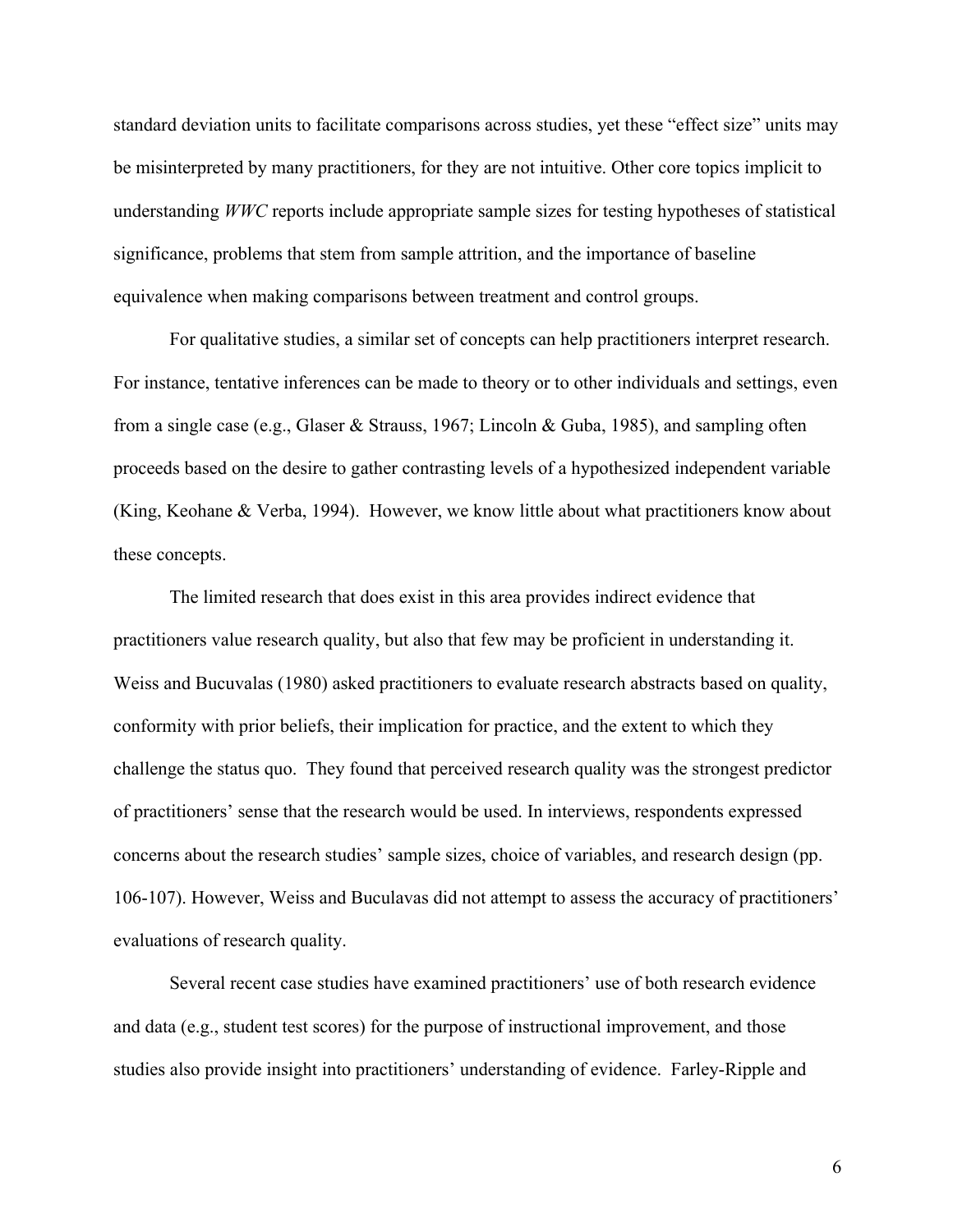Cho (2013, p. 21) observed that policymakers in one district mostly read reports with descriptive data or summaries of research, eschewing both primary research and statistical analyses of their own data. Finnigan, Daly and Chi (2012) noted a similar result, saying "Our qualitative data suggests that even at times when staff used evidence instrumentally (i.e., to inform decisions), they did so in somewhat superficial ways, as they did not appear to have a complex understanding of the various types of evidence, nor did they appear to have the capacity to interpret this evidence in ways that would help them develop appropriate solutions" (p. 14). Other authors suggest that practitioners in districts and schools may not have the necessary expertise to analyze data (Mandinach & Gummer, 2013), though they do not present direct evidence on this count. In fact, most of the studies located in our review present evidence about practitioners that is anecdotal; it does not appear that attempts have been made to create a more formal measure of education practitioners' understanding of topics related to research design and statistics.

There are two related challenges that may help to explain why this issue has not been examined more formally past studies. First, it can be difficult to define and locate an accessible target population of practitioners that will support generalizable inferences. Second, given that practitioners are not licensed or hired on the basis of their understanding of research design and statistics, secondary data on this topic is not readily available. This means that information about this construct must be gathered through the administration of survey items, typically with significant constraints on the time (and effort) busy practitioners are willing to spend answering such items. Along these lines, just as it is critical to have access to a well-defined target population of practitioners, it is equally important to develop items in accordance with a welldefined construct of measurement that can also be administered quickly, to minimize the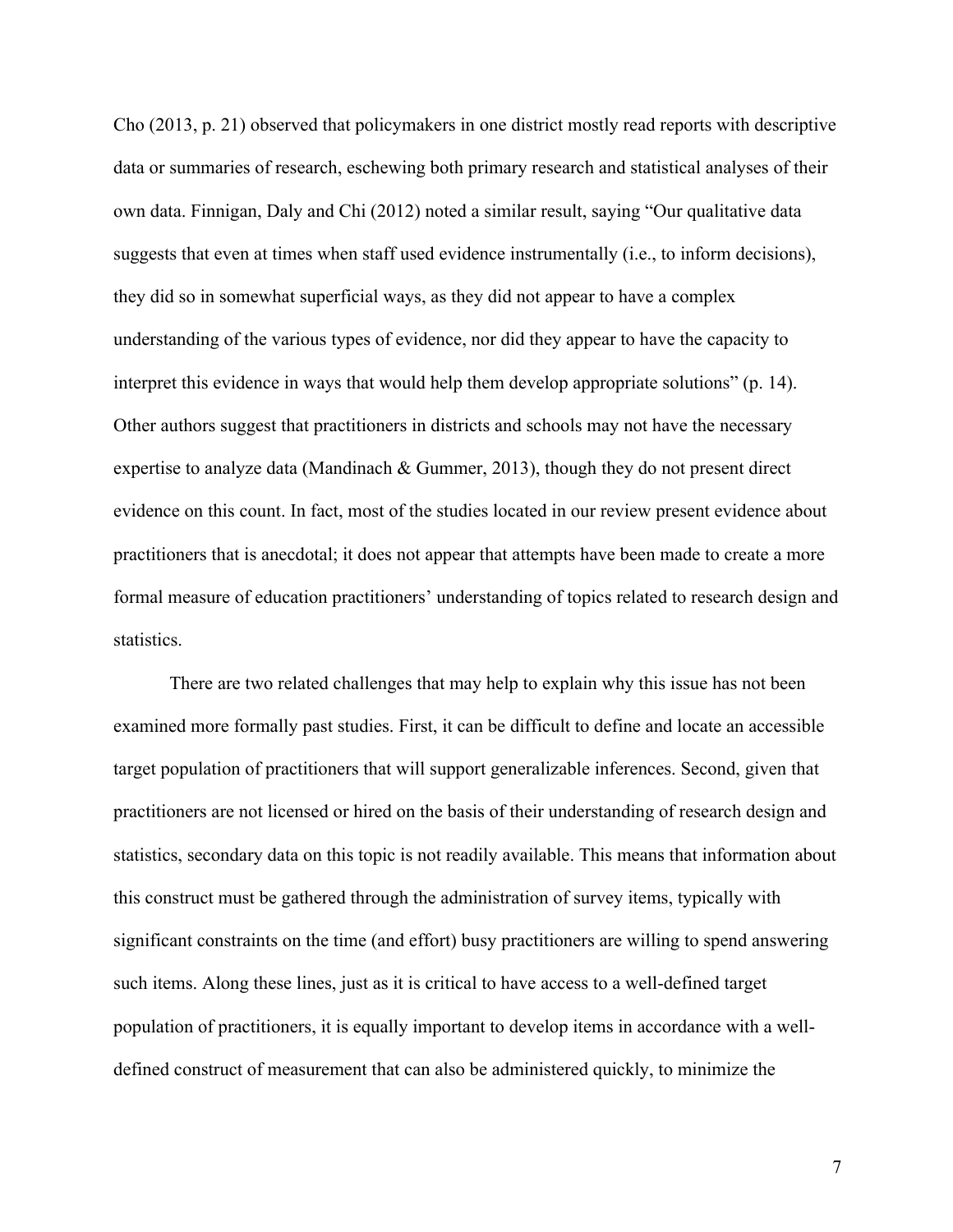demands on practitioners' time. In grappling with both these challenges, this study provides some direct insights about the knowledge of research design and statistics that is held by a specific subset of educational practitioners: district and school leaders responsible for decisionmaking about educational policies and practices.

### **Methods**

We employed Wilson's (2004) "construct modeling" approach to the development of a set of survey questions (i.e., items) that can be used collectively to measure respondents' skill in evaluating research quality. A construct modeling approach has three iterative stages. In the first stage, one defines, conceptually, a specific measurement construct of interest by creating a "construct map" using prior research and expert opinion; this map defines the construct, attempts to conceptualize it in terms of one or more unidimensional continua, and then delineates steps along the continua that represent salient ordinal distinctions among respondents. In a second stage, experts write items such that the responses to the items will provide evidence about a respondent's location along the construct map. Collectively, scores across a set of items should allow for the sorts of distinctions to be made among respondents that were hypothesized in the initial construct map. In the third stage, data is gathered and item statistics are examined to evaluate whether the items are functioning as expected. If they are, then it becomes possible to use a psychometric model (in this case, item response theory) to relate aggregate item scores back to a location on the hypothesized construct map. The process described above is iterative in the sense that lessons learned during later stages lead to revisions to work done during earlier stages. In rare cases, results may indicate that it is unadvisable to associate a set of items to a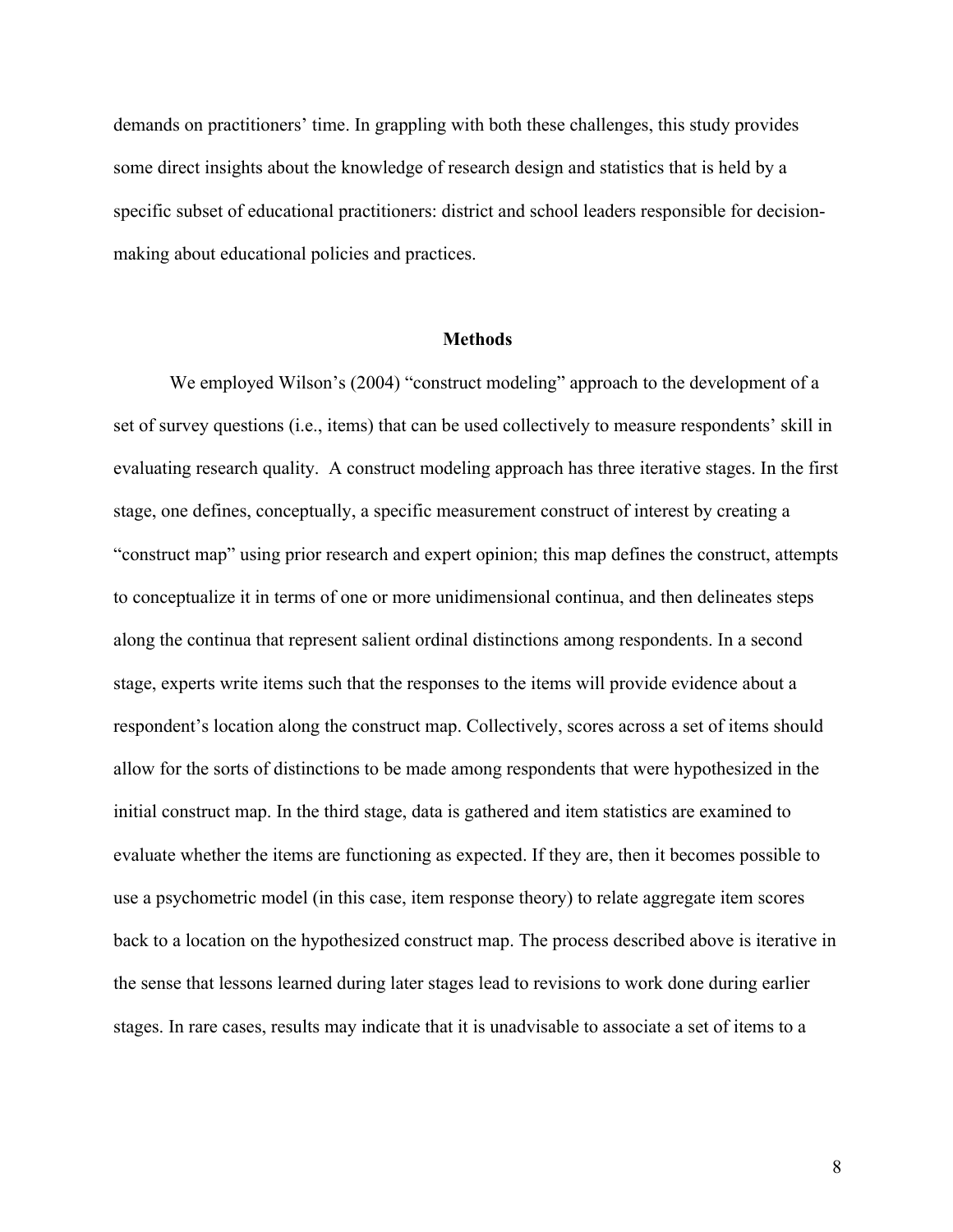single underlying construct at all, and as we discuss in what follows, the present study represents one of these cases.

#### **Construct Map and Item Development**

Our design work began by narrowing and defining our initial conceptualization of the construct of interest, which our team described as both knowledge of basic statistical concepts and of whether specific research designs allow for drawing causal inferences about program impacts. Because of the emphasis on the latter, shorthand label for this construct became "Knowledge of Causal Research Design." The resulting construct map (see Table 1) defined levels of education leaders' hypothesized knowledge about "threats to validity" as described by Shadish, Cook & Campbell (2002). At the highest level, a person would understand many different threats to the validity of causal inferences made in research studies and would be able to understand both the practical and statistical significance of results. At the lowest level of the map, a person evaluating the strength of a causal warrant for a given study would do so primarily on the basis of their intuition and past experiences, and would have no knowledge of statistical terms and concepts. The two levels in between describe education leaders able to recall some mostly isolated definitions and statistical terms (level 2), and education leaders with a deeper conceptual understanding of a variety of key elements of experimental design and how they interrelate (level 3).

## Insert Table 1 here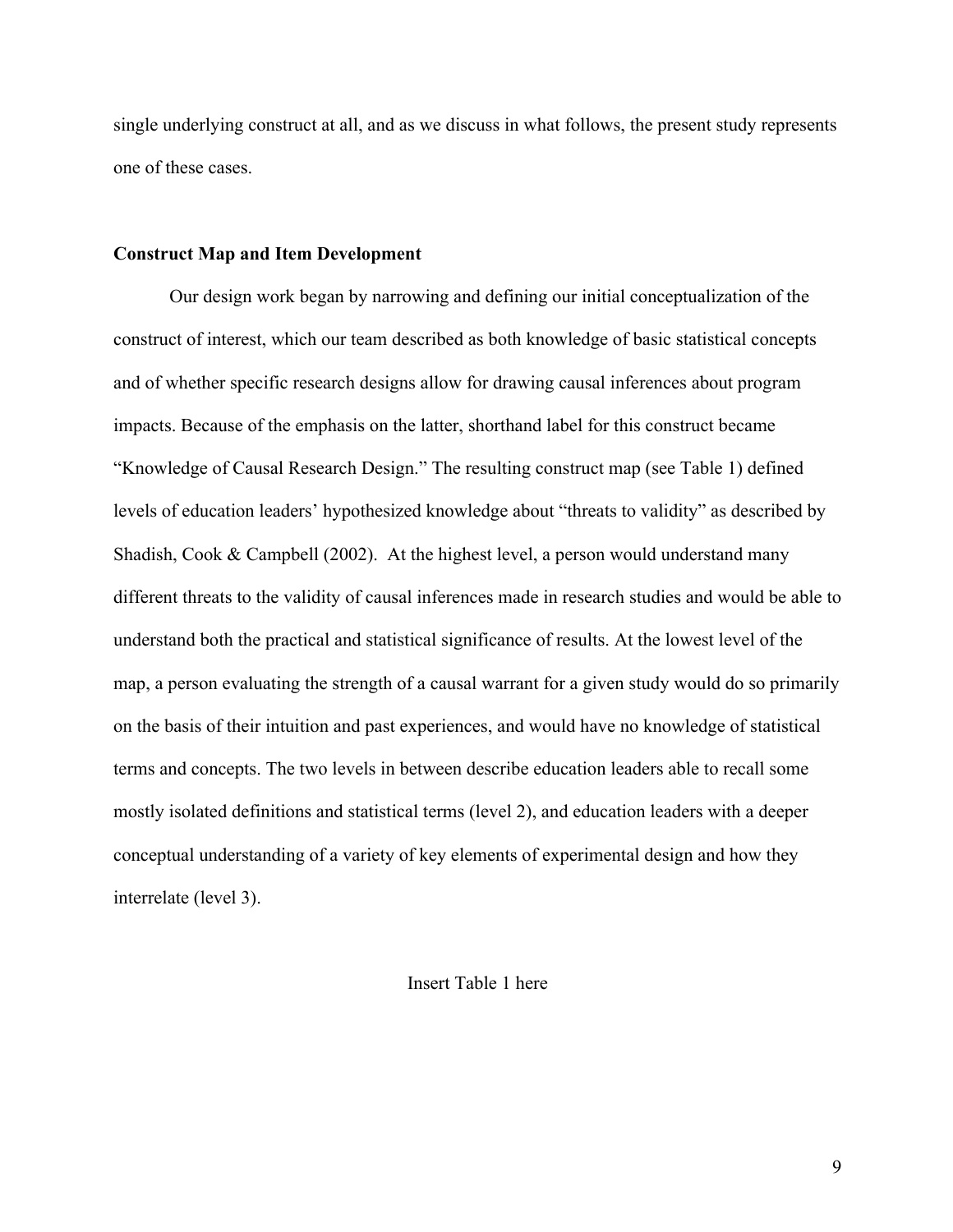Over a five-month period, we iterated through multiple drafts of items intended to be aligned to the initial construct map shown in Table 1, with the intent that the items would help to differentiate between practitioners at successive levels of the continuum. We ultimately settled on a set of nine items, available upon request, to include on a pilot test. Seven of the nine items were in a traditional multiple-choice format and responses were scored dichotomously as correct or incorrect; the other two items featured nested multiple-choice items, in other words items with one scenario and multiple questions beneath it, such that scores could range from zero to three points. Four of the nine items focused on foundational statistical concepts that might help to distinguish respondents between levels 1 and 2 of the construct map (e.g., how to interpret a percentile, how to interpret a correlation, the difference between the mean and median of a distribution, the definition of an effect size). The other five items posed different short scenarios reflective of different research designs and asked respondents to distinguish between different threats to the validity of inferences that could be made from them. The correct answer in each case corresponded to what should have been viewed as the most significant threat to validity. We split these items onto two forms containing four and five knowledge items each, and administered each form to half our pilot sample.

As we describe in more detail in what follows, the results from our pilot test raised fundamental questions about our premise that Knowledge of Causal Research Design was a measurable construct, at least for our intended target population of education leaders. As a consequence, following the pilot test we switched from an objective of measuring a single construct with multiple items to an objective of accurately characterizing the percentage of national education leaders able to answer purposefully chosen questions about statistical terms and both quantitative and qualitative methods. However, because these items were relatively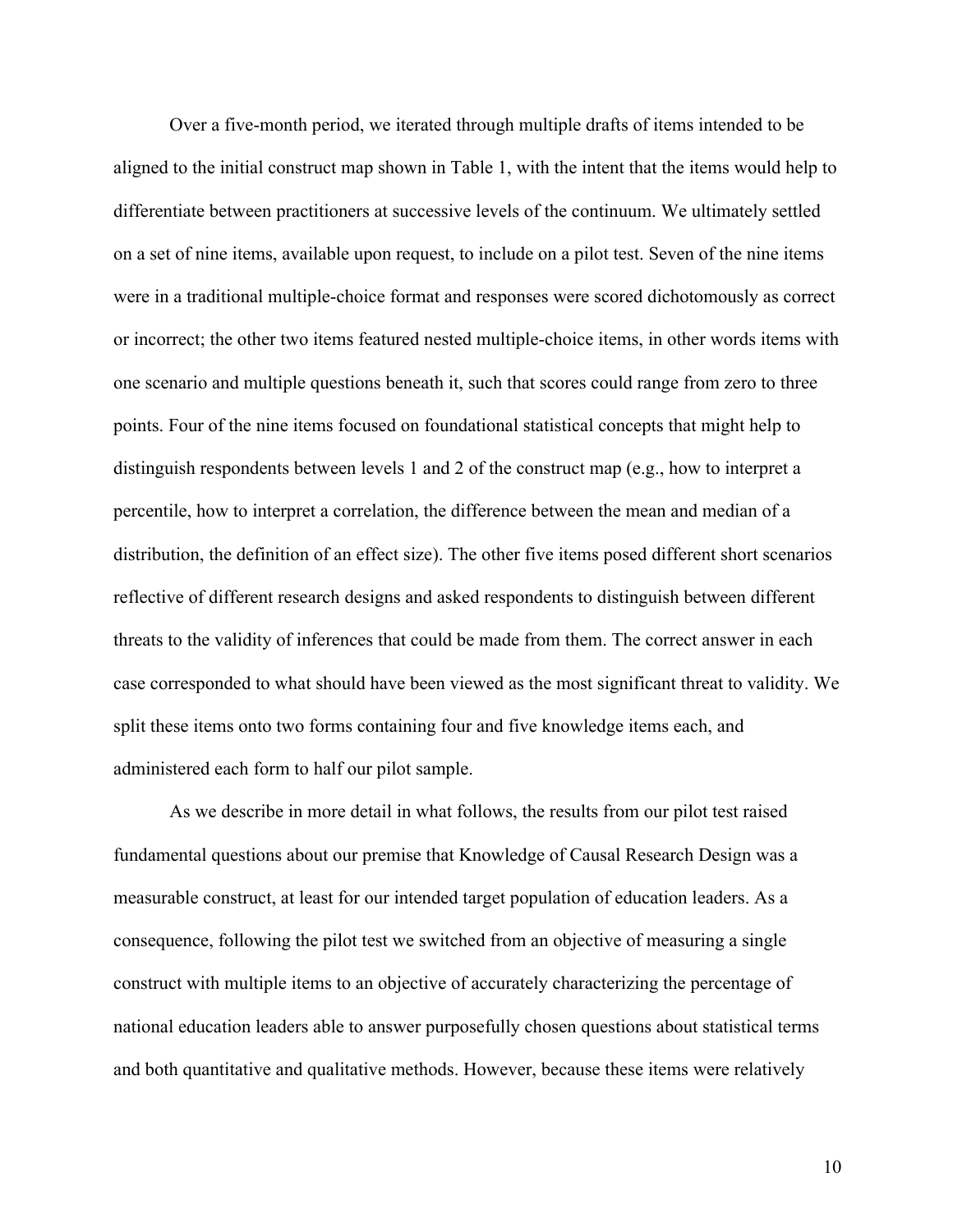time-consuming and could be cognitively taxing for respondents to answer, because the full survey intended to measure a broad set of constructs around knowledge use in a 30-minute instrument (see Authors et al., 2017), and because our pilot test suggested the benefit of having respondents answer a large collection of these might be limited, we administered a random selection of only two to three of these items to each respondent in our national sample.. We considered this a reasonable design strategy since we would no longer expect that the sum or average of our five final "knowledge" items would reliably measure the intended underlying construct.

To select this small set of items, we first identified three items from the pilot test, including one that requires understanding the definition of an effect size ("Effect Size"), another that requires understanding selection bias as the biggest threat to internal validity in the absence of random assignment ("Internal Validity"), and another that requires a respondent to understand why random assignment is important to causal inference ("Random Assignment"). We also added two new items that focused on the ability to evaluate inferences from studies that employ primarily qualitative methods. The first new item presented a scenario in which the results from a case study could be used as the basis for a generalizing to theory ("Generalizing to Theory") and the second focused on the use of purposeful sampling for qualitative case studies ("Purposeful Sampling"). All five items are included in Appendix A.

## **Pilot and National Samples of Education Leaders**

The target population of education leaders consisted of school principals and central office staff from mid- and large-sized U.S. urban districts. We focused on principals and central office leaders because they make the majority of decisions regarding what programs and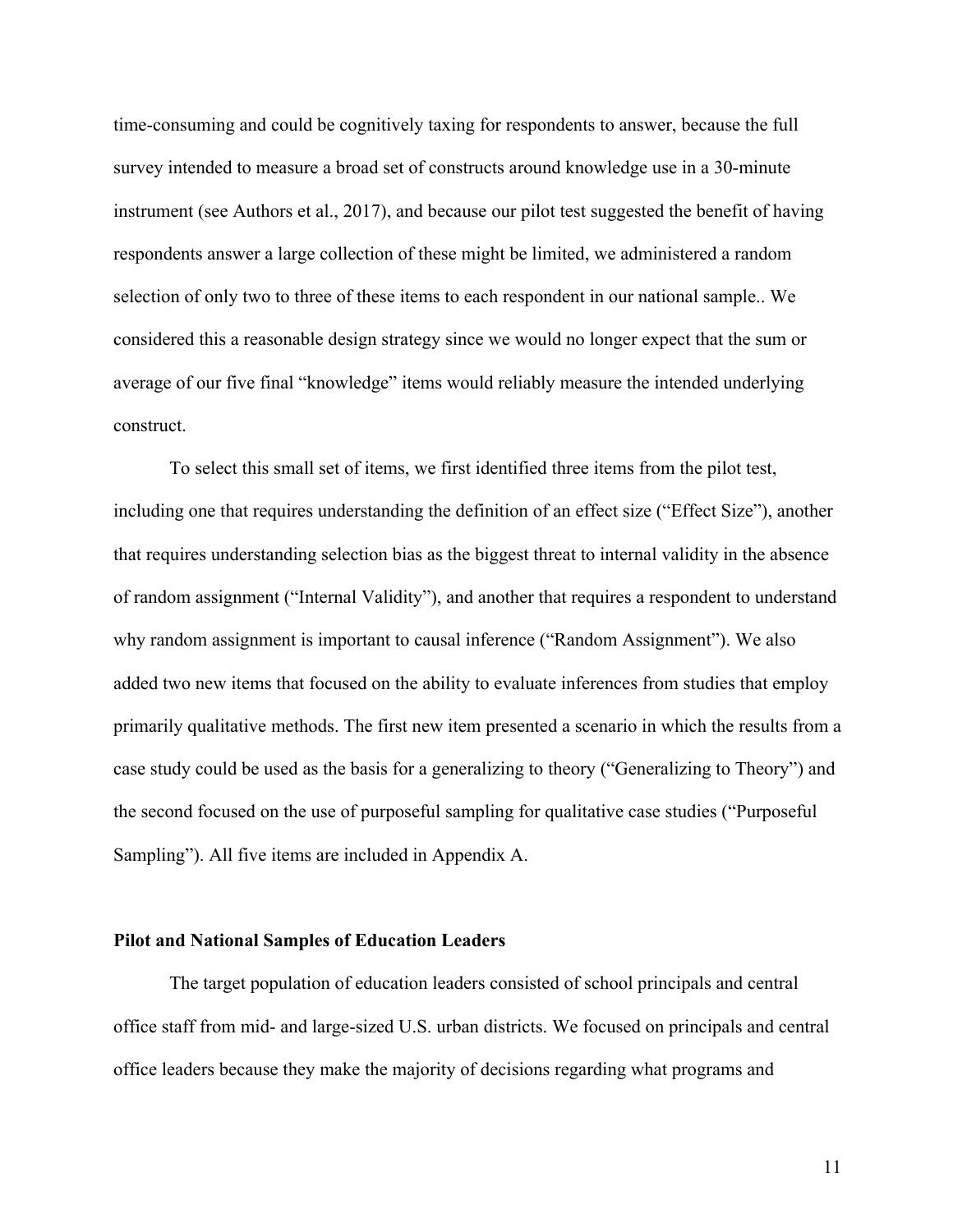interventions schools will adopt. To focus on individuals with instructional decision-making responsibilities, we targeted the following seven roles: deputy, associate and network superintendents; curriculum supervisors; special education supervisors; accountability, assessment, and research coordinators; directors of federal, bilingual, and English as a Second Language (ESL) programs; "multi-role" central office leaders classified in more than one of the above roles; and elementary, middle school, and K–8 principals. We chose K–8 principals because there is more research available on effective programs and interventions at these grade levels than for high school, and because more variety exists in the curricular materials, assessments, and other instructional programs districts may adopt. Because smaller districts may not staff many of the positions included in our sampling frame, we focused on the 1,000 largest U.S. school districts, which according to NCES Common Core data each served more than 9,000 students. We defined strata for our sample with respect to a respondent's role in the district (7 categories) and whether the district was above or below the median enrollment for the 1,000 largest districts (17,860 students). Our accessible target population (i.e., sampling frame) consisted of 41,000 school and district leaders in the 1,000 largest school districts; we purchased the names of districts and leaders from MDR, a firm that maintains a national database of district and school staff. Anticipating a 60% response rate, we generated a stratified random sample of 168 potential survey respondents by role, or 84 for each role-by-size stratum<sup>1</sup>.

To assemble a separate sample for the pilot test of our survey items, we excluded education leaders selected for inclusion in our nationally representative sample (as described

<sup>&</sup>lt;sup>1</sup> We confirmed our rosters and gathered email addresses by searching district websites and contacting districts by phone. If we learned that a sampled individual had left the district or moved to a position not eligible for the survey, we requested name and email information for their replacements. Our survey also included items asking respondents to indicate their role in the district so that we could assess the accuracy of the MDR and project-gathered information about role.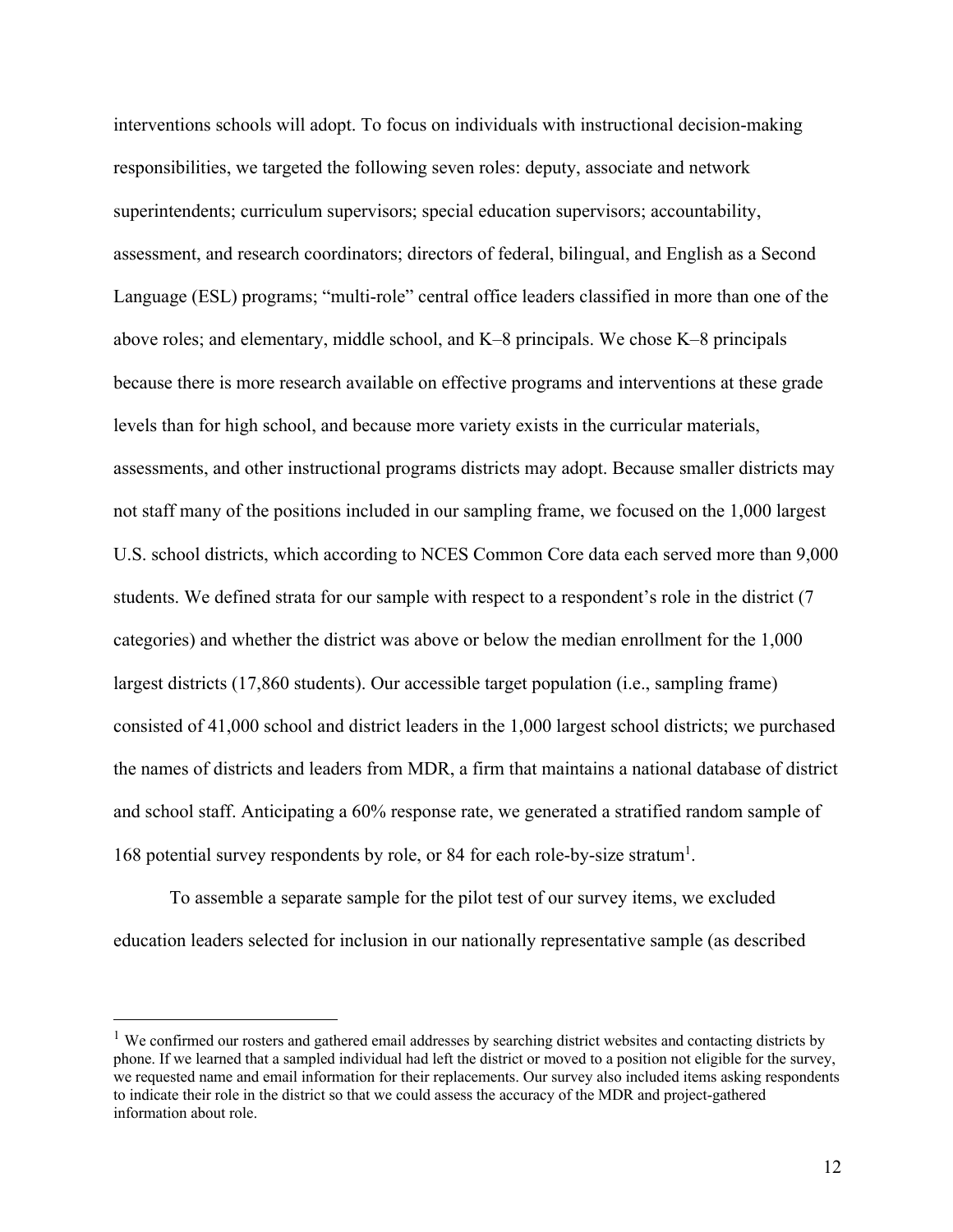above), and also excluded leaders in the 30 largest school districts in the United States, as these leaders comprised the target sample for a separate study conducted by our research team. After making these exclusions, we drew a random sample of 6,250 individuals from two strata corresponding to leaders who were school principals and those who were not. Because we did not plan to devote resources to follow-up calls and emails, we anticipated a 3.2% response rate and a final sample of about 200 respondents. Our assumption about the low response rate was warranted, as our final pilot test sample was 178, for a response rate of 2.8%.

In contrast, following a series of follow-up requests to participate, our nationally representative sample consisted of 733 individuals with an overall response rate of 51.5%. These individuals came from 487 school districts across 423 cities and 45 states. This represents districts that include roughly 13.8 million of the 50 million students in elementary and secondary students in the United States. Table 2 shows the breakdown of both pilot and national sample respondents by their different professional roles in school districts. In both cases, respondents representing a variety of professional roles participated. Relative to the national sample, our pilot sample contained a slightly higher proportion of curriculum directors and principals, and a slightly lower proportion of deputy/associate superintendents, special education supervisors and people who chose "other" to describe their roles in the school district. The number of respondents who were administered each of the five knowledge items ranged from 263 to 291.

Insert Table 2 here

**Results**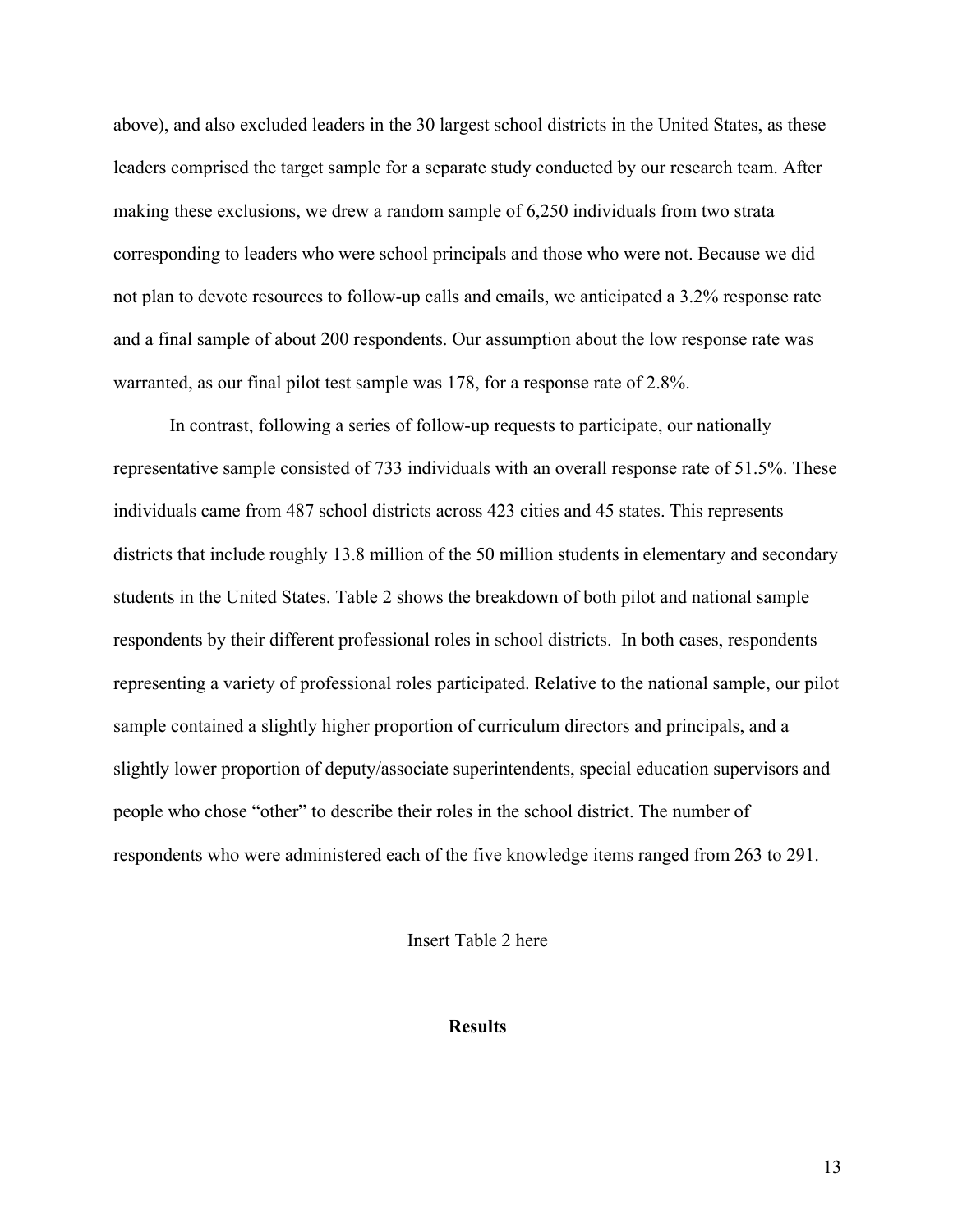## **Findings from Pilot Survey**

### Insert Table 3 about here

The classical statistics from our pilot test are summarized in Table 3. In general, the items were difficult for education leaders to answer correctly. For the seven items scored dichotomously as correct or incorrect, an average of just 60% of education leaders chose the correct response. Only one item, on the definition for a correlation coefficient, appeared to be easy for respondents to answer correctly (see Figure 1).

#### Insert Figure 1 here

For the two items for which it was possible to earn either two or three points for a sequence of responses – one focusing on the interpretation of statistical significance, another on threats to internal validity due to sample attrition – the average respondent earned only about half of the maximum possible points.

Notably, the correlations of each item score with the total score of all remaining items on the same form, known as a point-biserial, were extremely low. Point-biserials indicate whether survey respondents who get a particular item correct also tend to do well on the overall test, and vice versa (an incorrect answer correlates with poor overall performance). Higher point-biserials are preferred; a typical rule of thumb in the construction of selected response instruments is to retain items with a point-biserial of about .30 or higher. This rule of thumb might be relaxed in assessments that contain only a small number of items, for a small number of items may translate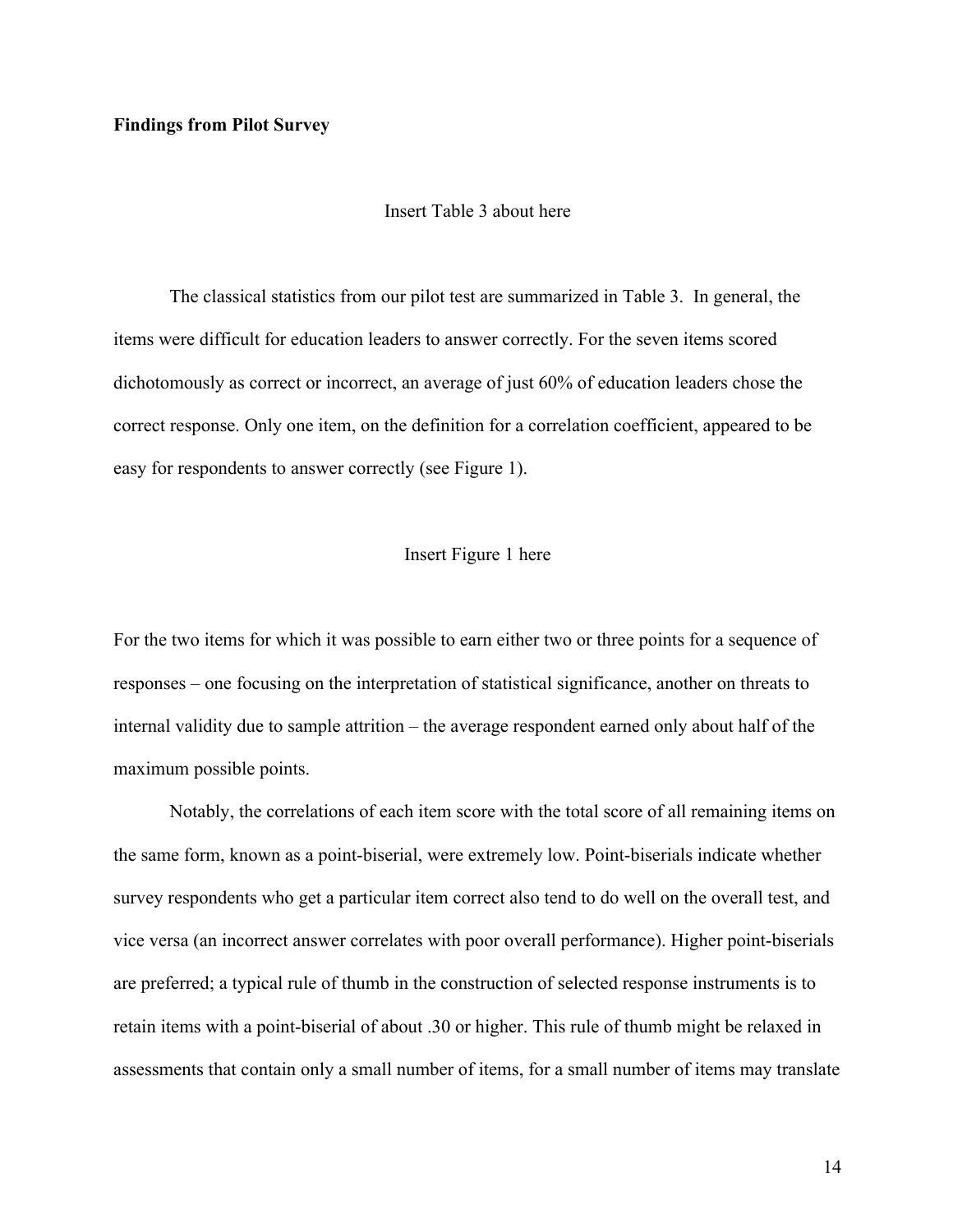to a restricted range of difficulties, which would tend to attenuate point-biserial correlations. However, it is nonetheless notable that only two items had point biserial values greater than .10, and five of the nine items had negative point biserial correlations. Items with negative pointbiserials indicate that practitioners who answered the item correctly tended to do worse on the rest of the items on the test relative to practitioners who answered the item incorrectly.

With these near-zero point-biserials, we expected relatively poor test reliability. A reliability coefficient, as estimated using Cronbach's alpha, is a function of two features of an underlying set of item: the total number of items, and the average intercorrelation among the items. In fact, the estimated reliability of total scores on each of our two pilot test forms—the proportion of observed score variability that represents true differences among our respondents—was effectively zero  $(-.034$  and  $.006)$ . Given the small number of items on each of our two pilot test forms (five and four respectively), we had expected to find a low reliability estimate. Yet a value of zero implies that on average, respondents' answers to any pair of our items were completely uncorrelated. A closer look at the intercorrelations of our pilot items bore this out: only one pair of items had a moderate positive correlation, the rest had correlations that were near zero (or in some instances negative).

Given the results above, we shifted from using multiple items to distinguish individuals' location on our construct map to administering single items, then using data from those single items to characterize the percentage of national education leaders able to answer questions correctly about specific topics related to quantitative and qualitative methods. This effort entailed both administering the items to the national sample as well as conducting additional analysis, including a validity study to ascertain whether the items elicited the knowledge we intended. We discuss each in turn.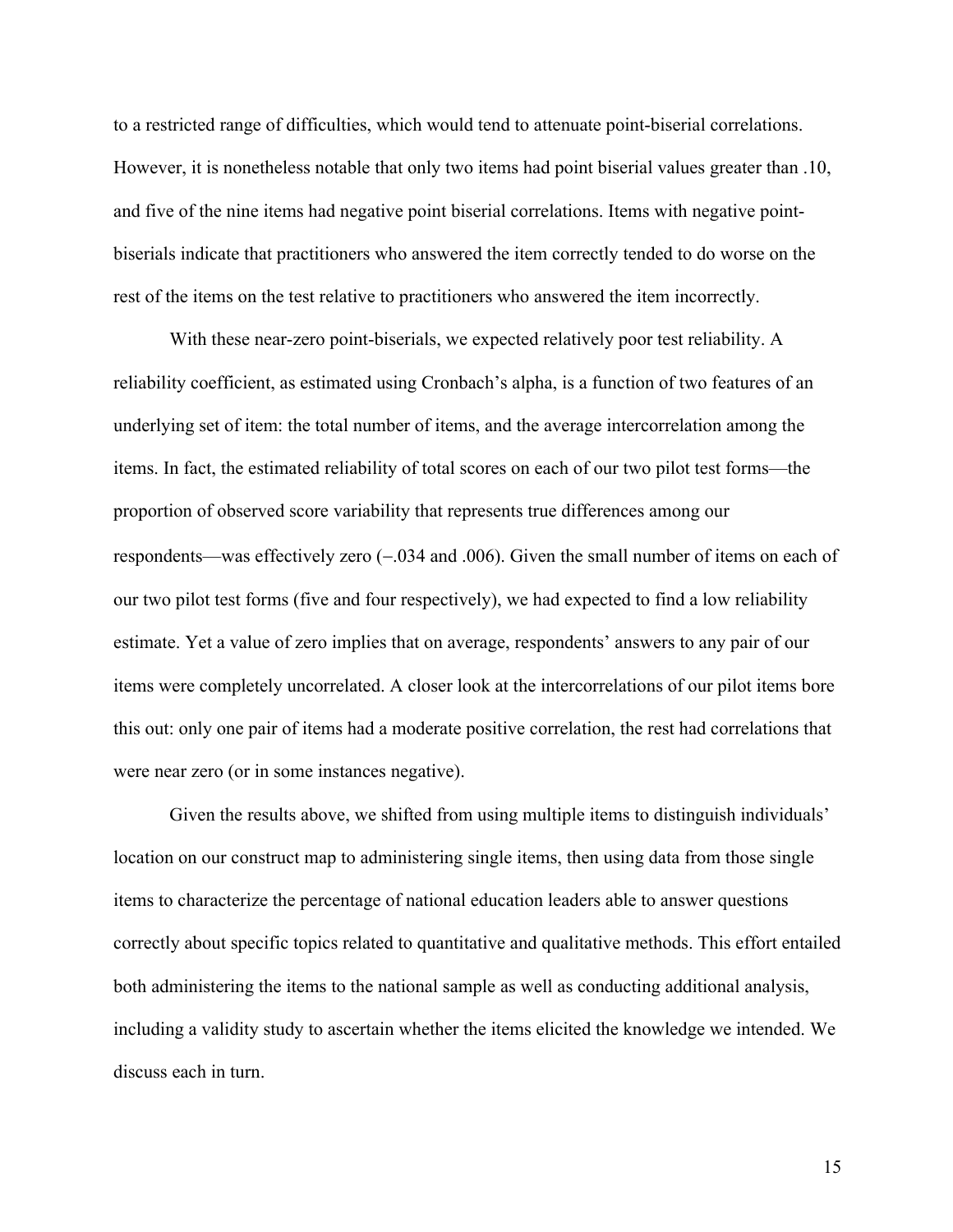### **Findings from National Survey**

### Insert Table 4 about here

As shown in Table 4, the results from administering five knowledge items to our national sample appeared consistent with the substantive findings from our pilot sample: education leaders struggled to correctly answer items pertaining to causal research design and analysis. Respondents were most likely to answer our question on purposive sampling in qualitative research correctly (61%); on most other items, half (effect size) or fewer than half (internal validity, random assignment, and generalizing to theory) of the sample answered the item correctly. These results did not vary by the leadership role held by the respondent or by the size of the school district. Results also did not vary by whether the respondent reported that he or she possessed or was working toward a graduate-level degree.

Although we interpret these items one at a time, we can still ask: If we were to regard these five items as a "measure" of something, how reliable would it be? Doing so provides insight into whether our pilot results were an anomaly. Although no person in our sample responded to all five knowledge items, subsets of respondents took different pairwise combinations. As such, we can simulate a correlation matrix (where each cell in the five by five matrix represents a pairwise correlation between two items), and with this correlation matrix in hand, can generate an estimated reliability of a summary score based on all five items. This value, which turns out to be .34, represents the reliability we would expect to observe if the full national sample had responded to all five items, assuming the pairwise correlations are a good estimate of the correlations one would observe if there was no missing data. This can be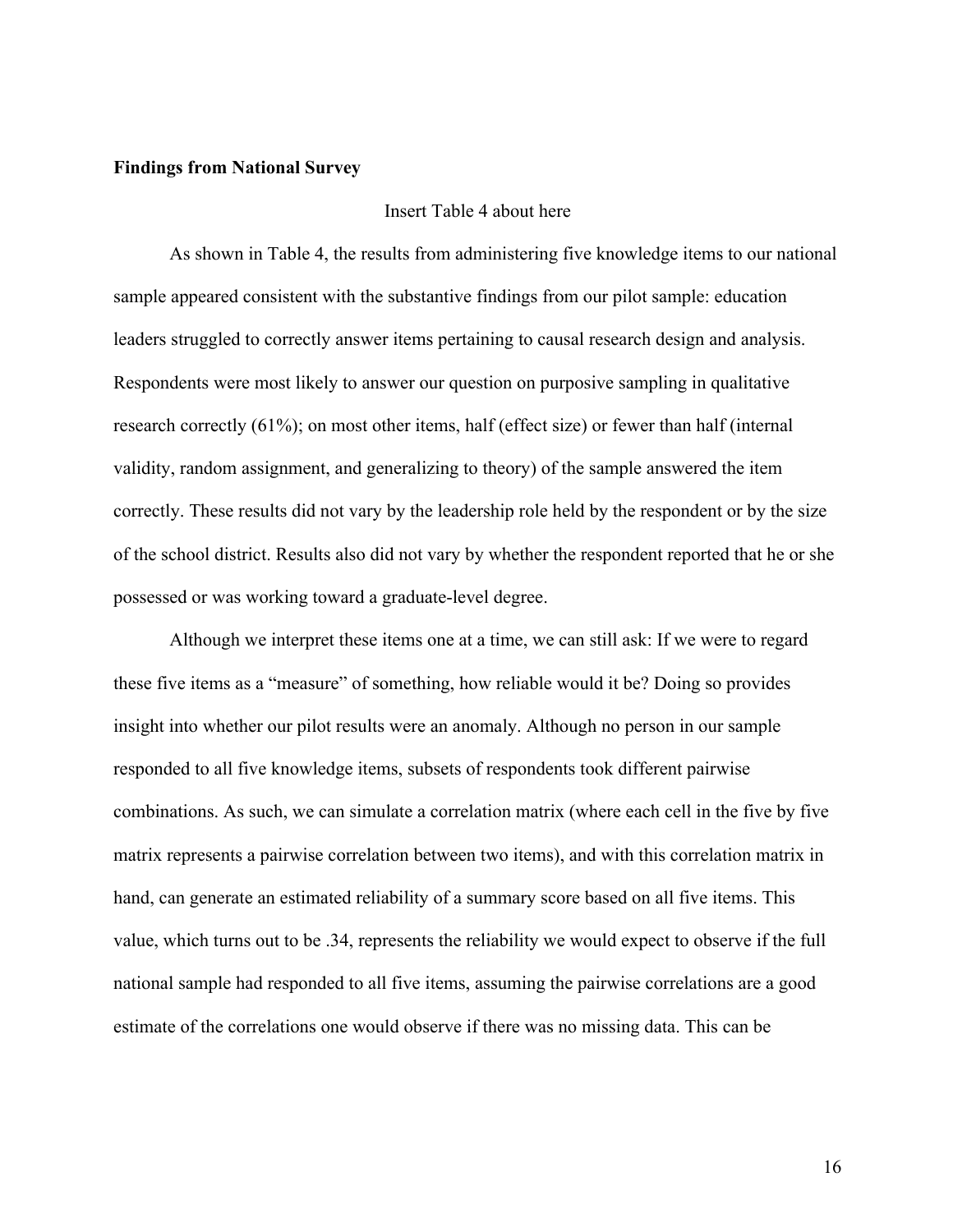interpreted as an indication that only 34% of the variance in an observed sum score based on these five items would be attributable to true variability amongst respondents.

### **Additional Exploration**

We considered two possible explanations for the low correlations among the knowledge items in both our pilot and national survey. The first explanation is that the Knowledge of Causal Research Design construct is only measurable given a precondition that respondents have had some recent and formal exposure to statistics and research design. Without this, one might suspect a vast majority of respondents would be at level 1 of our construct map (recall Table 2), where evaluating strength of research for drawing causal inferences about program impacts is based primarily on intuition. If only a few of our respondents were at level 2, and fewer still were at level 3, then it should come as little surprise that our instrument could not make reliable distinctions among these respondents. A second explanation is that, despite our best efforts, we designed and administered problematic items, in the sense that either the prompt or answer options had equivocal interpretations. In order to explore each explanation, we collected additional data.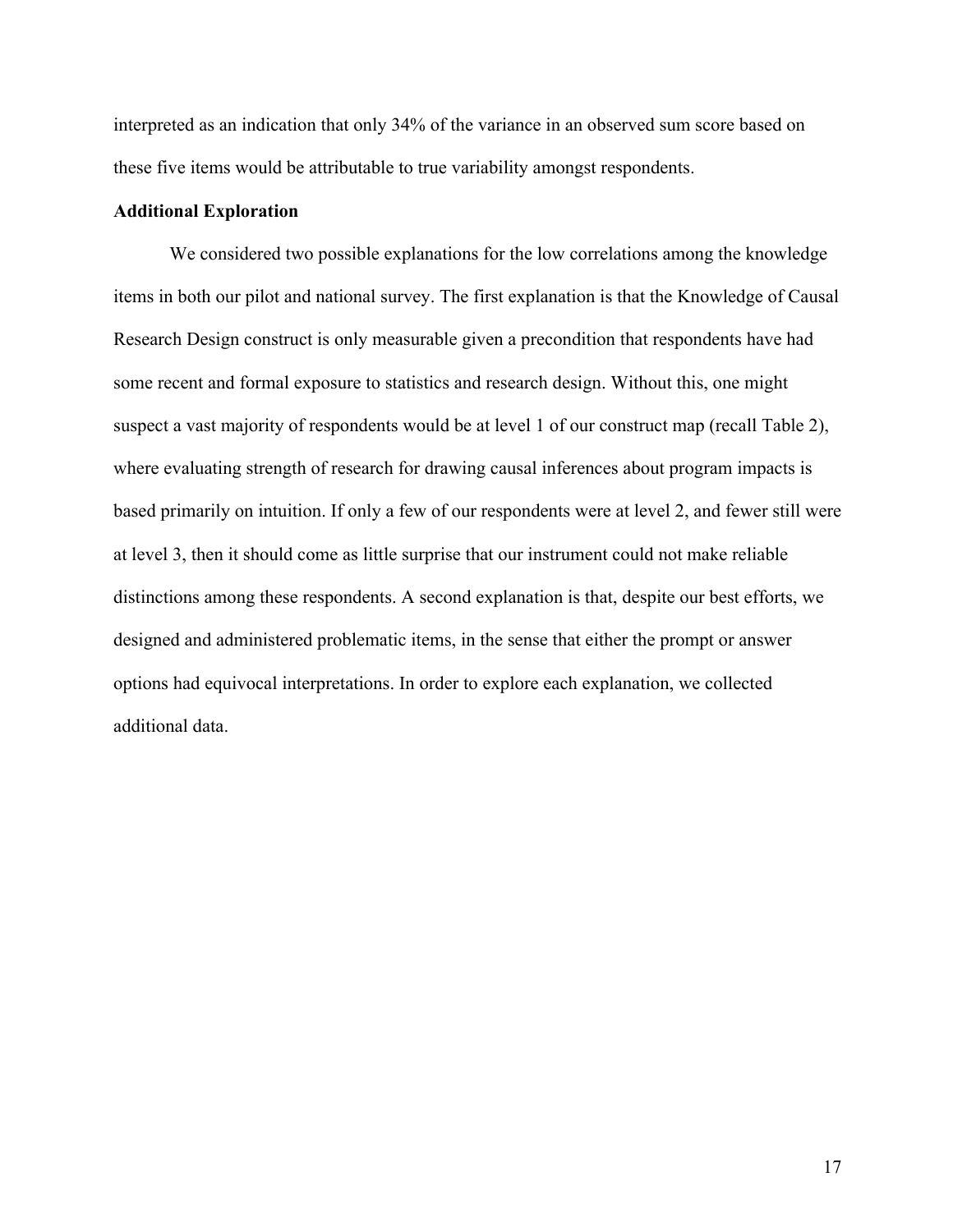**Administering knowledge items to a graduate student sample**. To start, we reasoned that if the items were well-designed, they should be answered correctly more often when taken by individuals with recent and formal coursework in statistics. With this in mind, we administered the five knowledge items to a convenience sample of 134 graduate students from two universities with Graduate Schools of Education, School A ( $n=106$ ) and School B ( $n=25$ ). All of these students had taken at least one masters-level course in statistics, 98% had taken at least two, and 70% had taken at least three.

Unlike the national sample of education leaders, where knowledge items were randomly assigned to subsets of respondents, the graduate student sample answered all five items. Table 4 compares the performance of the graduate student sample on these items to that of the national sample. The graduate students were much more likely than education leaders to correctly answer the three knowledge items that focused on experimental design. Two items that posed questions about internal validity and the benefit of random assignment presented the starkest contrast; 84% and 81%, respectively, of the graduate student sample answered correctly but by only 33% and 46% of the education leader sample answered correctly. The two groups were much more similar in their ability to answer our two qualitative design questions correctly.

We can also use the data from our graduate student sample to examine whether the low reliability found in our pilot test (and projected for the five items administered to our national sample) represented a population-specific finding. To this end, we compared the pairwise correlations between the three experimental-design items administered to all three samples (pilot sample, national sample, graduate sample). These pairwise correlations were considerably stronger for the graduate sample (mean of .21) than for the pilot and national sample (means of -.07 and .05). Through application of the generalized Spearman-Brown formula, which uses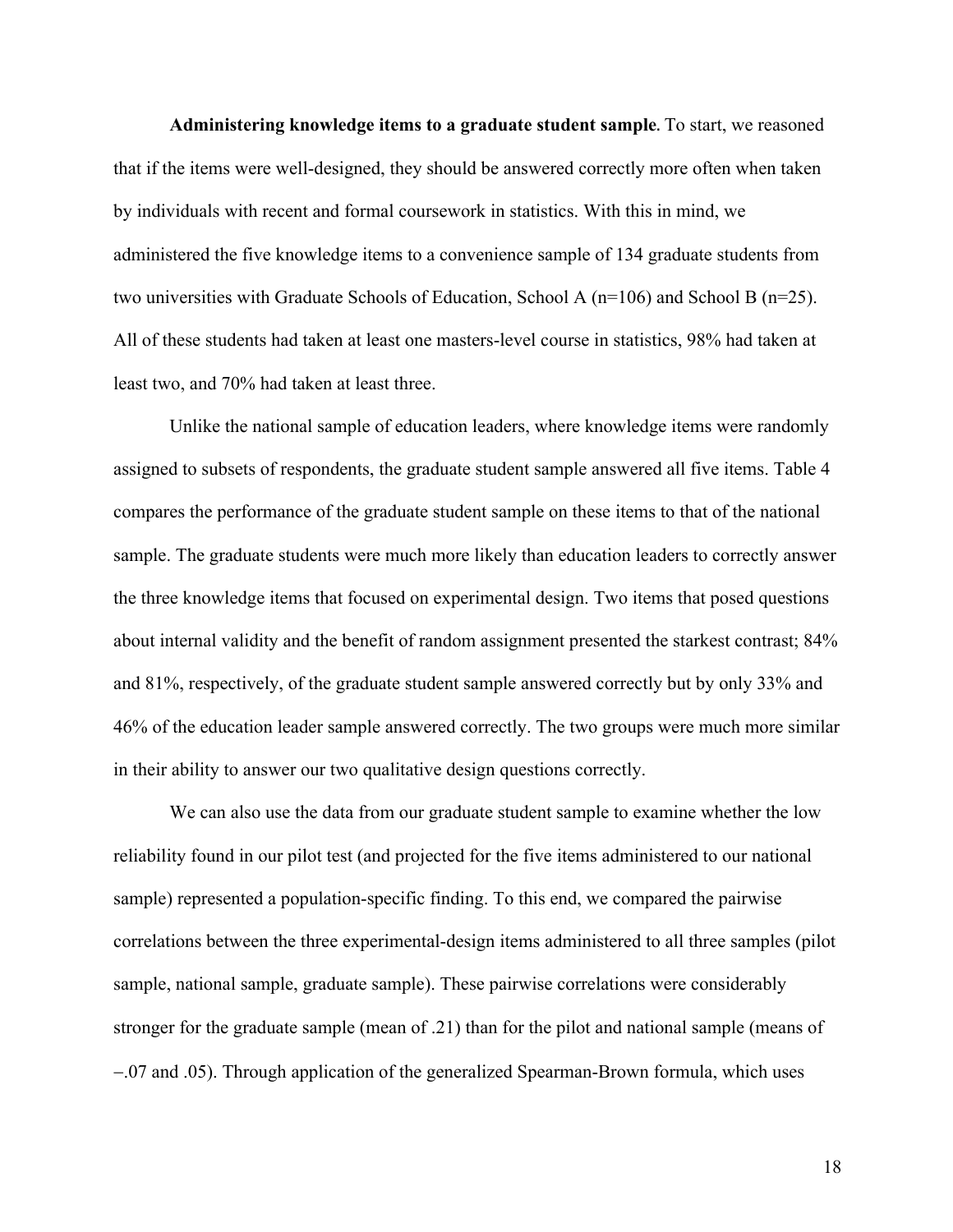existing data to predict reliability for hypothetical tests of different lengths, it follows that if the graduate sample had been given a set of 20 items with the same average intercorrelation of .21, we would predict that the reliability of the resulting total scores would be .83. In contrast, the predicted reliability for a set of 20 items with an average between-item correlation of .05 (as found for our national sample of education leaders) would be .53.

The graduate student and practitioner samples present an interesting contrast with respect to the two qualitative design and analysis items introduced in the national administration of the survey. Responses to these two items were essentially uncorrelated  $(r = -.05)$  for the graduate sample but were more strongly correlated for the education leader sample  $(r = .15)$ . As a consequence, the reliability that one would estimate on the basis of all five knowledge items administered to our graduate survey, ( $\alpha = 0.35$ ), would be virtually identical to the reliability one would project had education leaders answered all five of the same items ( $\alpha = .34$ ).

In summary then, our exploration with the graduate student sample suggests that our experimental design items were sensitive to opportunity to learn, and that responses to them tended to correlate better than they did for practitioners. While there was less difference between the two groups in their ability to answer our two qualitative design and analysis items, the correlation between the items was quite different. When it comes to the experimental design items, reliability appears very much to depend on the opportunity to learn and background of the target population. To some extent, the same can be said when it comes to our qualitative design and analysis items (though it is less clear whether this is due to differences in opportunity to learn). These results support the argument that the lack of reliability observed among scores in our pilot sample was attributable primarily to the characteristics of our target population, and not with the quality of the items per se.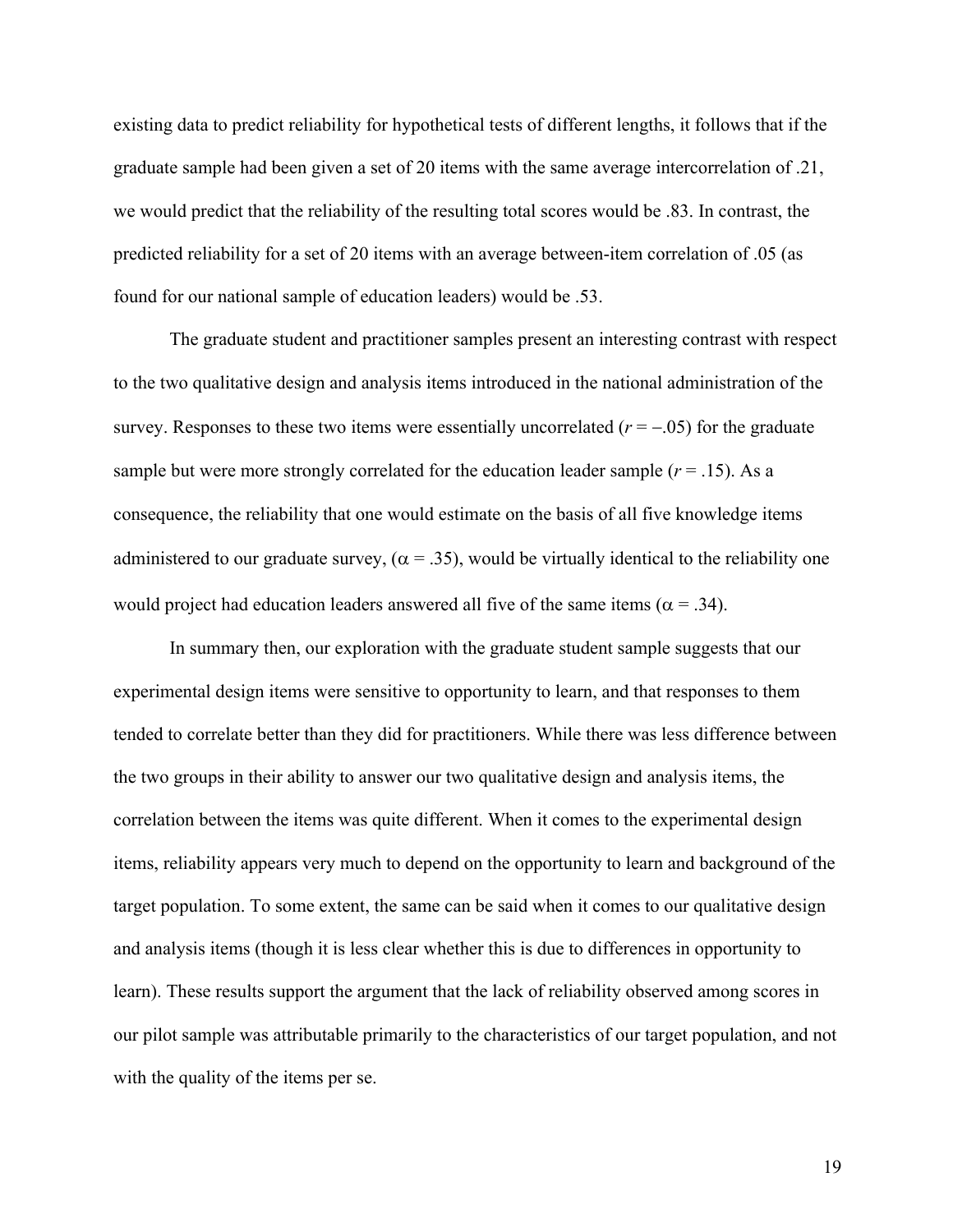**Cognitive interviews with education leaders**. We examined the quality of information generated by our knowledge items by conducting cognitive interviews with members of our national sample. We completed interviews with 53 individuals from this sample roughly three months after they completed the original survey, presenting two or three knowledge items to each individual, then asking them to think aloud as they answered the item. We transcribed these interviews, then coded responses according to two criteria: whether the interviewee endorsed the correct or incorrect answer to the item, and whether the interviewee's explanation for the item indicated that they understood or misunderstood the key methodological ideas the item intended to elicit. Thus we coded responses into four categories:

- 1) Interviewee endorsed the correct answer to the survey item, and provided explicit evidence of understanding the concept that was the intended focus.
- 2) Interviewee endorsed the correct answer to the survey item, but provided no evidence that they understood the concept that was the intended focus. The latter included clear misconceptions about the concept as well as responses that simply failed to show any evidence of correct thinking.
- 3) Interviewee endorsed an incorrect answer, but provided evidence of understanding the concept that was the intended focus.
- 4) Interviewee endorsed an incorrect answer, and gave evidence that they did not understand the concept that was the intended focus. The latter included clear misconceptions about the concept as well as responses that simply failed to show any evidence of correct thinking.

Finally, we also coded "not enough evidence to make an inference" when respondents did not answer the question and when respondents' comments were extremely brief. Table 5 shows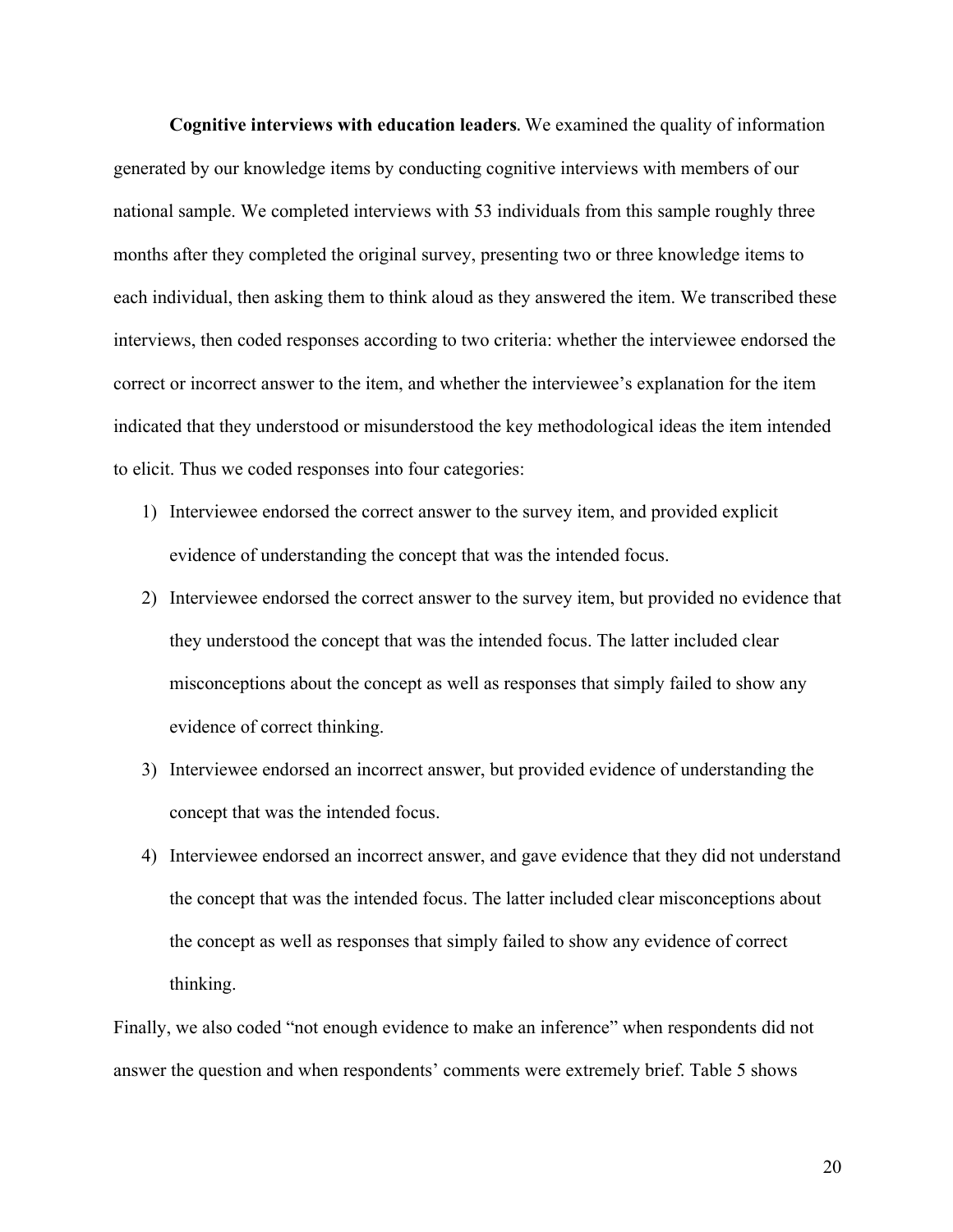results from the coding scheme described above. Across all items, only 20% of responses had both a correct answer and correct reasoning. Half of responses had an incorrect answer and incorrect reasoning. This means that in roughly 70% of cases, respondents' answer matched the underlying concept of the topic assessed. In another quarter of cases, however, respondents arrived at the correct answer but did not provide evidence that they understood the underlying concept. Only a very small number of responses (2.6%) had correct reasoning but an incorrect answer.

A closer examination suggests that these patterns varied by item. The first item, on effect size, was answered correctly by half the sample, yet none of those respondents' comments suggested that they understood the meaning of this term. Instead, correct answers were arrived at through test-taking strategies and guessing. Similarly, for the generalizing to theory item, all correct responses lacked corresponding evidence of understanding. For the item on random assignment, only half of the correct answers appeared supported by correct reasoning. By contrast, the item on purposeful sampling (see Appendix A) was answered correctly by over half of its respondents, with most engaging in a reasoning process close to what item developers intended:

So if they want to be able to look at how leadership is really affecting [curriculum implementation] then they should look at schools with a variety of leaders to see if that plays out because if that theory would hold then if you did a purposeful sample with different levels of leadership – you would then see, supposedly, your results playing out in the schools with strong leadership and correlating with not as great results in schools with low leadership.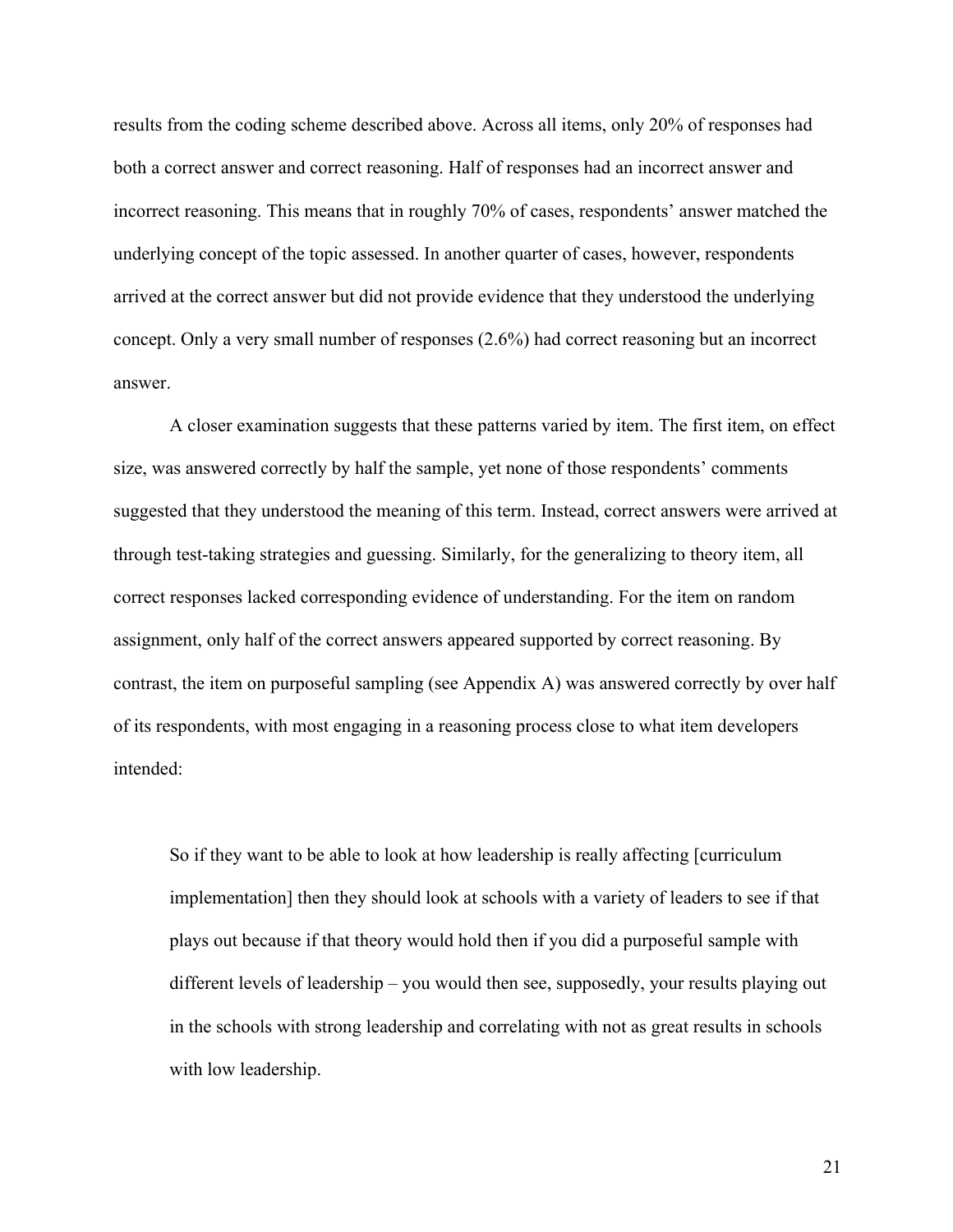The same was true for the item on internal validity, which reported on a professional development study whose findings were potentially compromised by selection effects; all correct answers (26%) also noted the possibility of selection effects, often in lay language and often by making connections to their own personal circumstances ("what we deal with the most – is the teachers who participate [in professional development] aren't really the ones that we need to participate. They're the ones who already know it, and they're just getting better.")

Many respondents commented on how far they were from any statistics training ("I'm trying to think back to my college statistics class from 30 years ago"), and many noted that they were not sure of their answers. Many were quick to make personal connections with the content of the research described in each item, and often based their answers on that connection rather than the methodological concept intended. Finally, many respondents went through a process of eliminating responses (i.e., a test-taking strategy) rather than immediately homing in on the correct answer.

### **Discussion and Conclusion**

Taken together, these results indicate that (1) knowledge and skill in evaluating a causal research design may not be measurable within the typical time constraints of a conventional survey instrument and (2) district leaders and decision-makers do not appear to be fluent with some of the foundational concepts necessary to critically evaluate research studies. We discuss both in turn.

Our attempt to use multiple-choice items to measure leaders' knowledge of key statistics and research design principles missed the mark. This occurred during our pilot, in which we used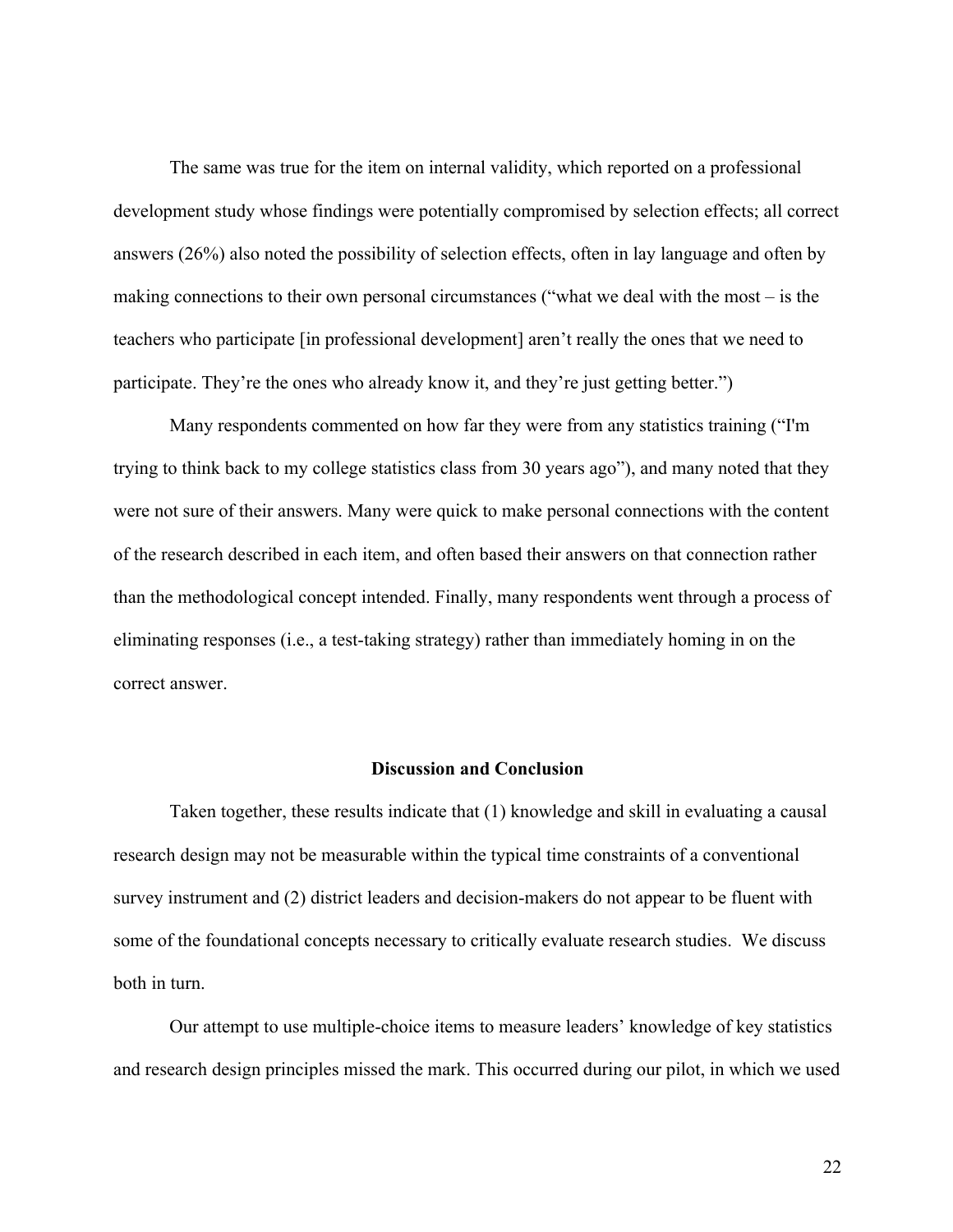a construct map to structure our investigation into practitioner knowledge. It also occurred while using single items to characterize the knowledge of a nationally representative sample, where cognitive interviews suggested that for three items, test-taking techniques and guessing often led to correct answers. Low inter-item correlations also suggest that to the extent practitioners do hold this knowledge, they hold it in bits and pieces rather than as part of an organized framework with which they interpret research. Finally, the poor estimated reliability for both the pilot and national samples also may derive from a low average knowledge that restricts the range of true variability among respondents; this will tend to depress estimates of reliability. This suggests that researchers hoping to measure knowledge in this domain with a small set of selected response items may be overly optimistic.

We recommend that future efforts in this area take different form, perhaps beginning with interviews and observations of practitioners interpreting research in local contexts, then moving toward more formal assessments of knowledge, perhaps taking a more creative approach to item format. Revision of the construct may be necessary, or even desirable, based on this qualitative work. Measurement of the original construct, knowledge of causal research design, may also become more feasible if and when education leaders' knowledge increases. Finally, it seems unlikely to us that education leaders' knowledge in this domain can be used with only a few items taken in a few minutes' time; it is more likely that to return reliable scores, an assessment in this domain would take an hour or longer to complete.

Next, our results indicate practitioners' knowledge of causal research design is likely low. Correct answers for individual items hovered around 50%, especially for the national sample. Further, cognitive interviews suggested that when leaders do answer items correctly, guessing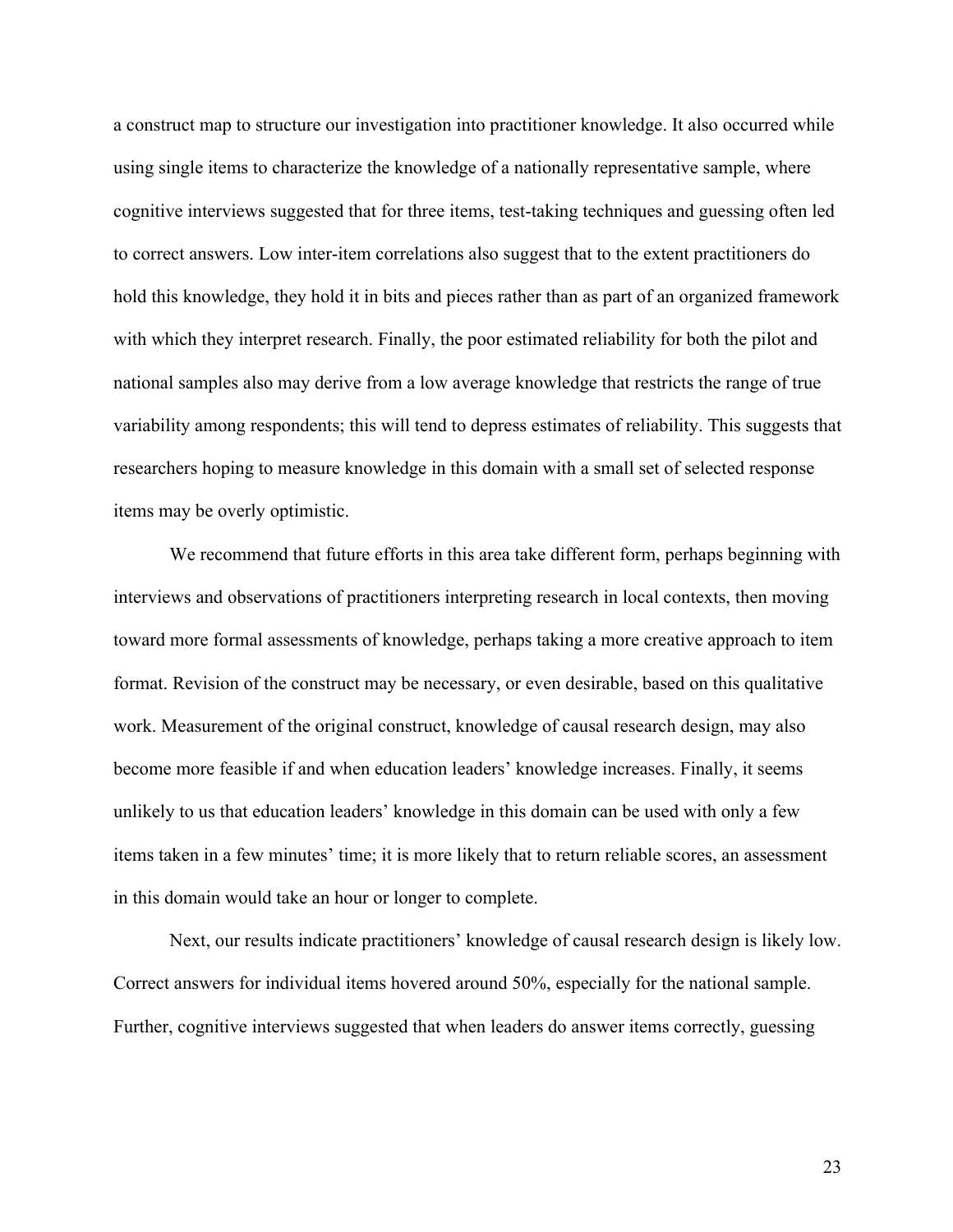and test-taking techniques were often the cause for three of our five items. This contrasted to much higher levels of performance among graduate students.

Our qualitative analysis also suggests that practitioners may be more likely to hold more intuitive, contextually-bound knowledge in this arena, as described by Level 1 in our construct map. Some correctly reasoned through an item written to elicit knowledge of purposive sampling, connecting their knowledge of how different school leadership contexts affect curriculum implementation to the scenario presented in the item; similarly, practitioners were able to identify voluntary selection into the treatment group as a threat to a non-experimental study based on their own experiences with professional development. By contrast, practitioners who correctly answered the questions on effect size, the benefits of randomization, and generalizing from a single case study were likely to have guessed or used test-taking strategies to do so. We hypothesize that these experiences are more distal from practitioners' experiences, and perhaps more esoteric in nature.

Given these findings, it is not clear how to evaluate the current push for the use of research evidence in decision-making. No Child Left Behind and now ESSA have both emphasized practitioners using research to guide decision-making, yet if practitioners cannot distinguish better from worse experimental design features or interpret effect sizes, that decisionmaking process may be compromised. The What Works Clearinghouse can act as a scaffold, but as noted above, there are many settings in which practitioners need to evaluate research on their own – when talking to colleagues in local universities and research organizations, when attending a conference, or when finding newly published work. Our findings about causal inference are of particular concern, given that strengthening causal inference in studies of educational interventions has been a focus of federal research dollars for nearly two decades.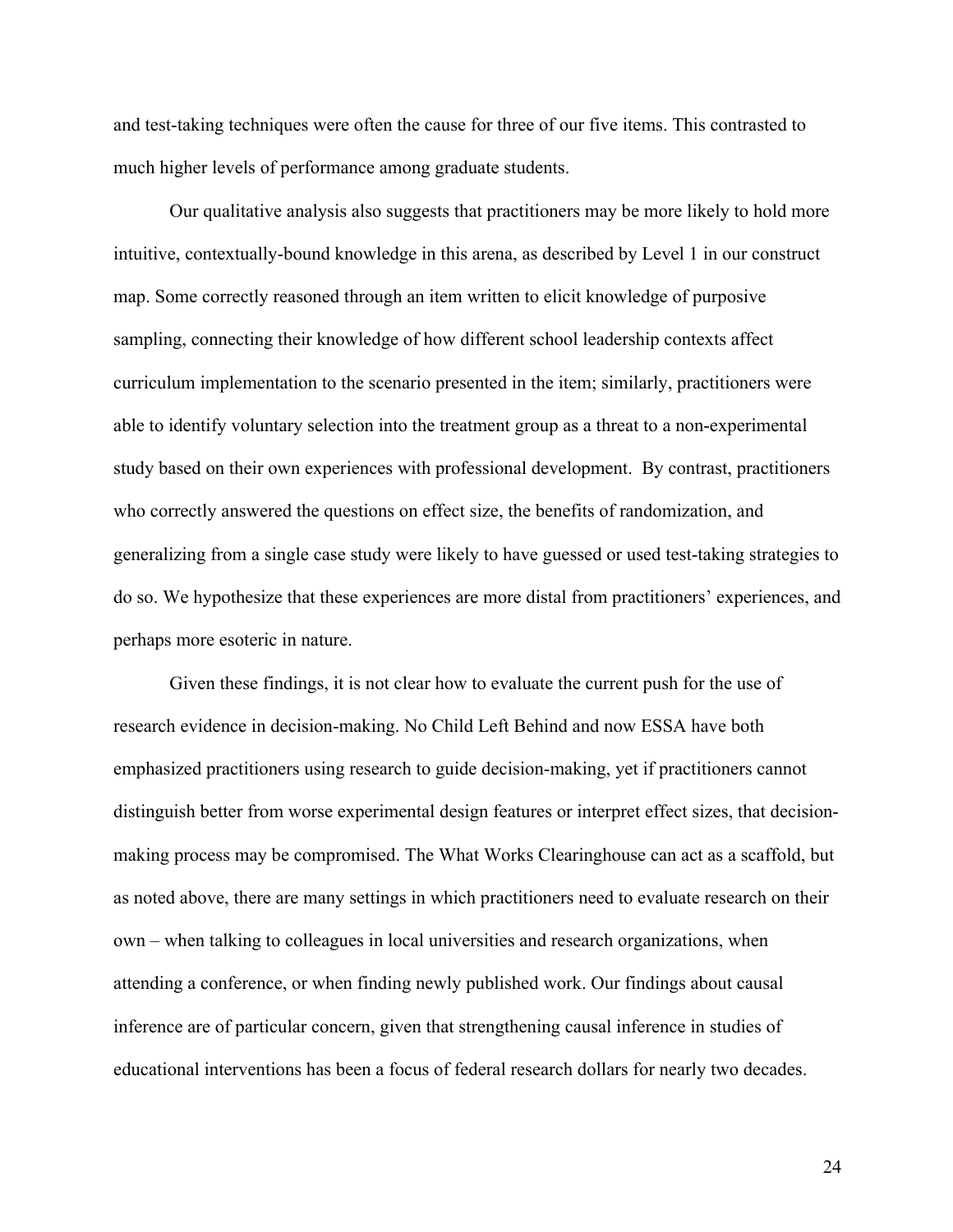Based on these results, policymakers may consider providing easy-to-digest information about research design and statistics to practitioners, for instance in the form of short online courses or accessible rules of thumb. A recent scan of the environment suggests that few such resources exist. Researchers should also be attentive to the challenge of conveying their findings with respect to units that can be meaningfully interpreted, and at a minimum facilitate the comparisons of their results in effect size units to policy-relevant gaps in performance (Lipsey et al., 2012). Finally, institutions that train educational leaders may consider adding coursework targeted toward the practical knowledge leaders need to work with research evidence.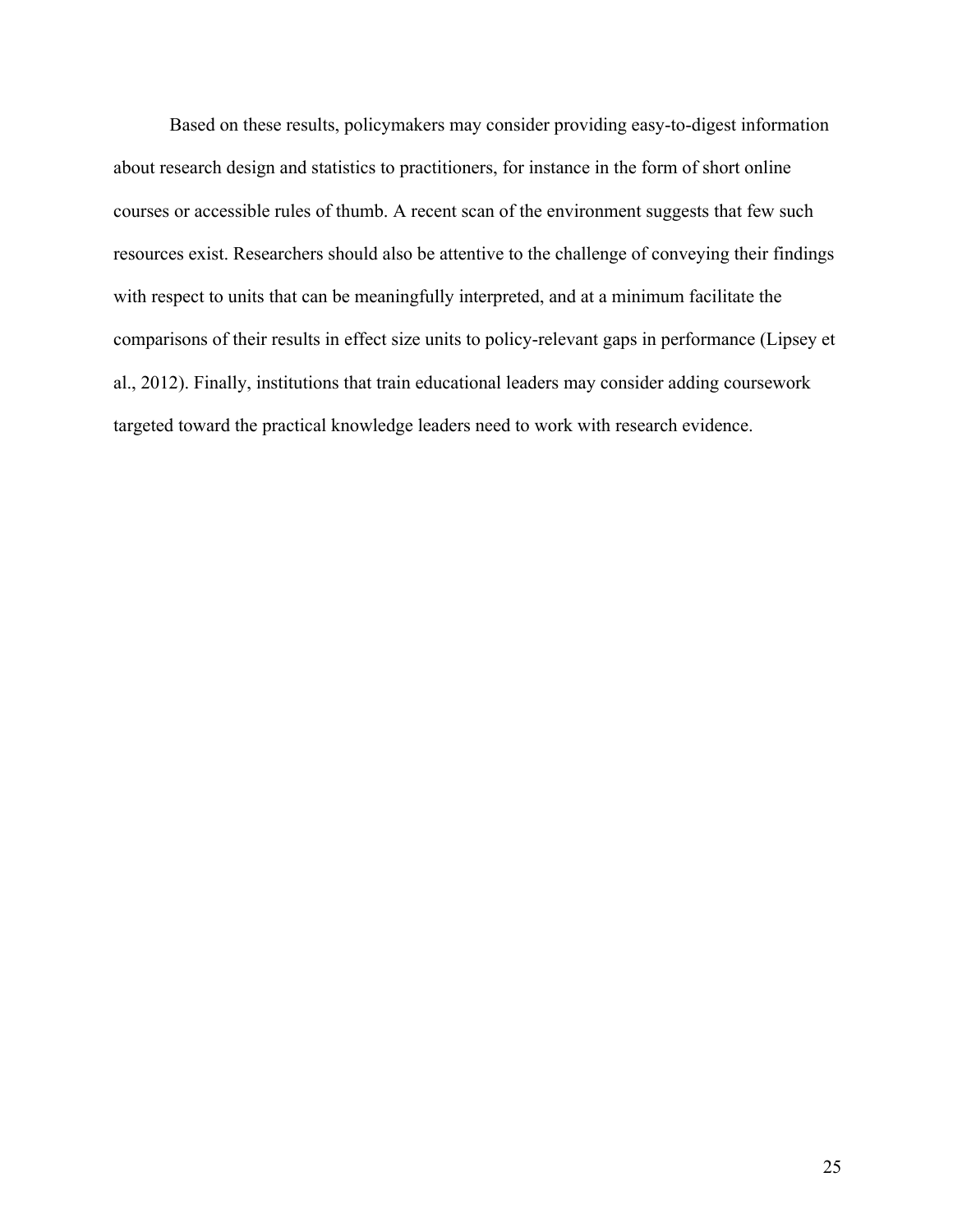#### References

Authors, 2017.

Farley-Ripple, E. N., & Cho, V. (2014). Depth of use: How district decision-makers did and did not engage with evidence. In Bowers, A.J., Shoho, A.R., & Barnett, B.G. (Eds). *Using data in schools to inform leadership and decision making*, pp. 229-252.

Finnigan, K. S., Daly, A. J., & Che, J. (2013). Systemwide reform in districts under pressure: The role of social networks in defining, acquiring, using, and diffusing research evidence. *Journal of Educational Administration*, *51*(4), 476-497.

Glaser, B., & Strauss, A. (1967). *The discovery of grounded theory: Strategies for qualitative research.* Chicago: Aldine.

Honig, M. I., & Coburn, C. (2008). Evidence-based decision making in school district central offices: Toward a policy and research agenda. *Educational Policy*, *22*(4), 578-608.

King, G., Keohane, R. O., & Verba, S. (1994). *Designing social inquiry: Scientific inference in qualitative research*. Princeton, NJ: Princeton University Press.

Lincoln, Y. S., & Guba, E. G. (1985). Naturalistic Inquiry. Beverly Hills, CA: Sage Publications.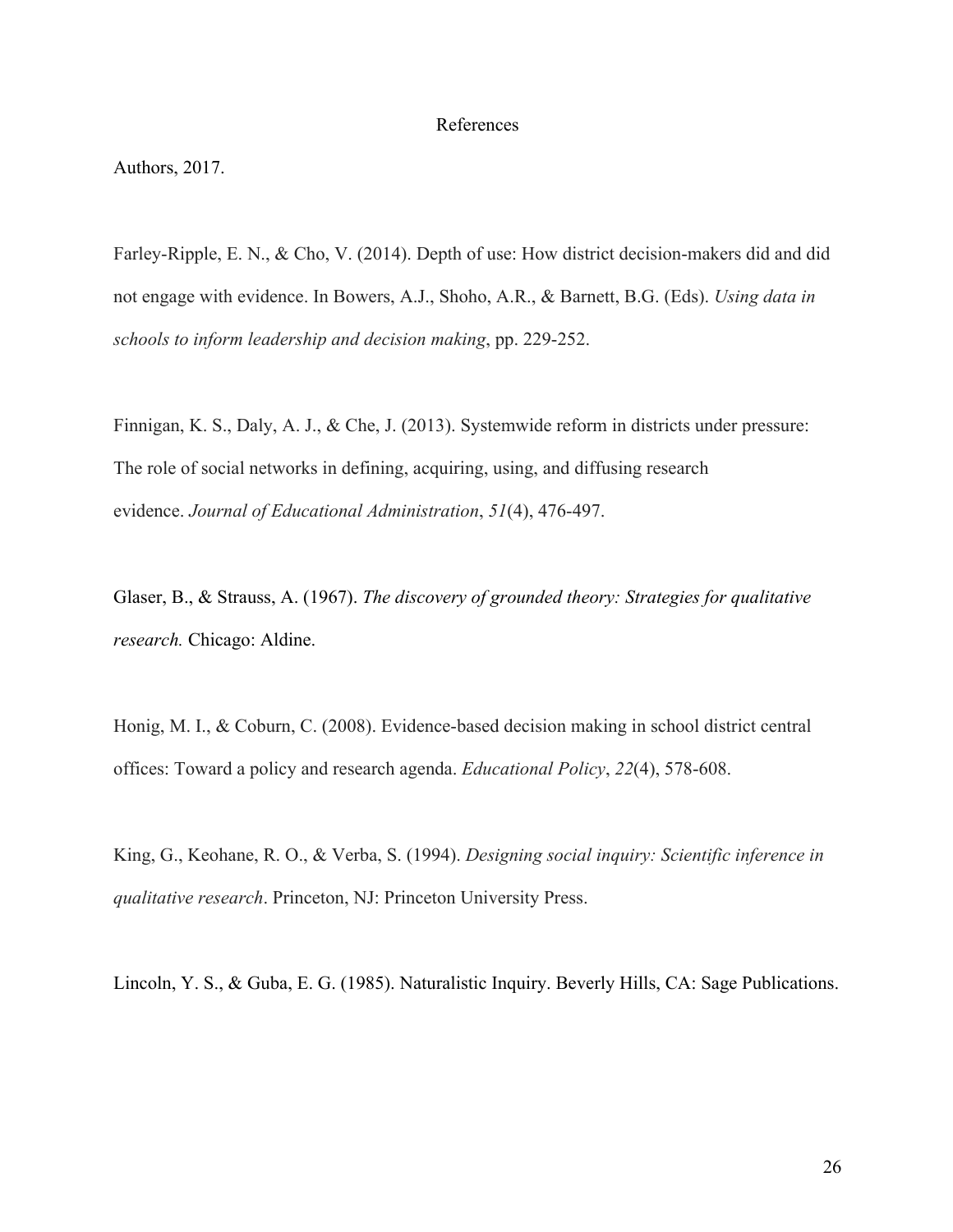Lipsey, M. W., Puzio, K., Yun, C., Hebert, M. A., Steinka-Fry, K., Cole, M. W., ... & Busick, M. D. (2012). Translating the statistical representation of the effects of education interventions into more readily interpretable forms. *National Center for Special Education Research*.

Mandinach, E. B., & Gummer, E. S. (2013). A systemic view of implementing data literacy in educator preparation. *Educational Researcher*, *42*(1), 30-37.

Shadish, W. R., Cook, T. D., & Campbell, D. T. (2002). Construct validity and external validity. *Experimental and quasi-experimental designs for generalized causal inference*. Boston: Houghton Mifflin.

Weiss, C. H., & Bucuvalas, M. J. (1980). *Social science research and decision-making*. New York: Columbia University Press.

Wilson, M. (2004). *Constructing measures: An item response modeling approach*. London: Routledge.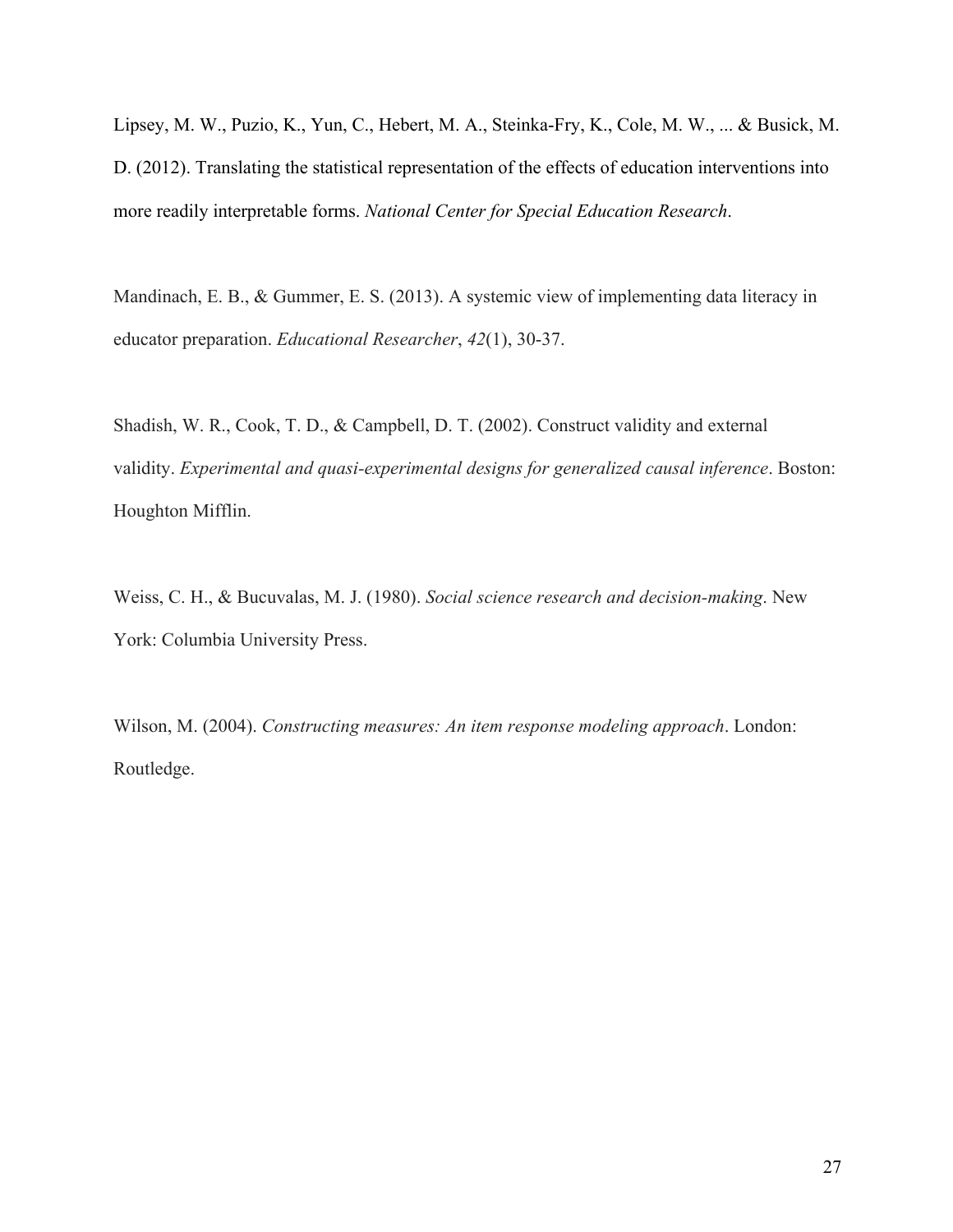Table 1 *Construct Map: Knowledge of Causal Research Design*

| $\overline{4}$        | Able to critically evaluate research in context                           |  |  |  |  |  |
|-----------------------|---------------------------------------------------------------------------|--|--|--|--|--|
| (critical/evaluative) | Weighs both practical and statistical significance when examining a       |  |  |  |  |  |
|                       | research report                                                           |  |  |  |  |  |
|                       | Considers the setting of a research study, and can think through whether  |  |  |  |  |  |
|                       | a study's conclusions would generalize to a different context             |  |  |  |  |  |
|                       | Can identify a wide range of potential threats to internal validity       |  |  |  |  |  |
| $\overline{3}$        | Shows some understanding of what statistical significance actually is,    |  |  |  |  |  |
| (conceptual)          | including the importance of sample size ( $p = .05$ has a different       |  |  |  |  |  |
|                       | interpretation when $N = 10,000$ relative to $N = 100$ .)                 |  |  |  |  |  |
|                       | Has some understanding of why RCTs are good (reducing selection           |  |  |  |  |  |
|                       | bias), but may not understand that RCTs also have limitations (attrition) |  |  |  |  |  |
|                       | Understands fundamental statistical terms such as percentiles, central    |  |  |  |  |  |
|                       | tendency, variability                                                     |  |  |  |  |  |
| $\overline{2}$        | Remembers some terminology, but struggles to explain what it means        |  |  |  |  |  |
| (recall)              | Knows that randomized control trials (RCTs) are good and that             |  |  |  |  |  |
|                       | statistical significance is important, but doesn't understand why         |  |  |  |  |  |
|                       | Recognizes basic concepts such as percentiles and central tendency, but   |  |  |  |  |  |
|                       | may struggle to understand the relevance of variability                   |  |  |  |  |  |
|                       | Understanding of research is based on intuition and "things I've heard"   |  |  |  |  |  |
| (Intuitive)           |                                                                           |  |  |  |  |  |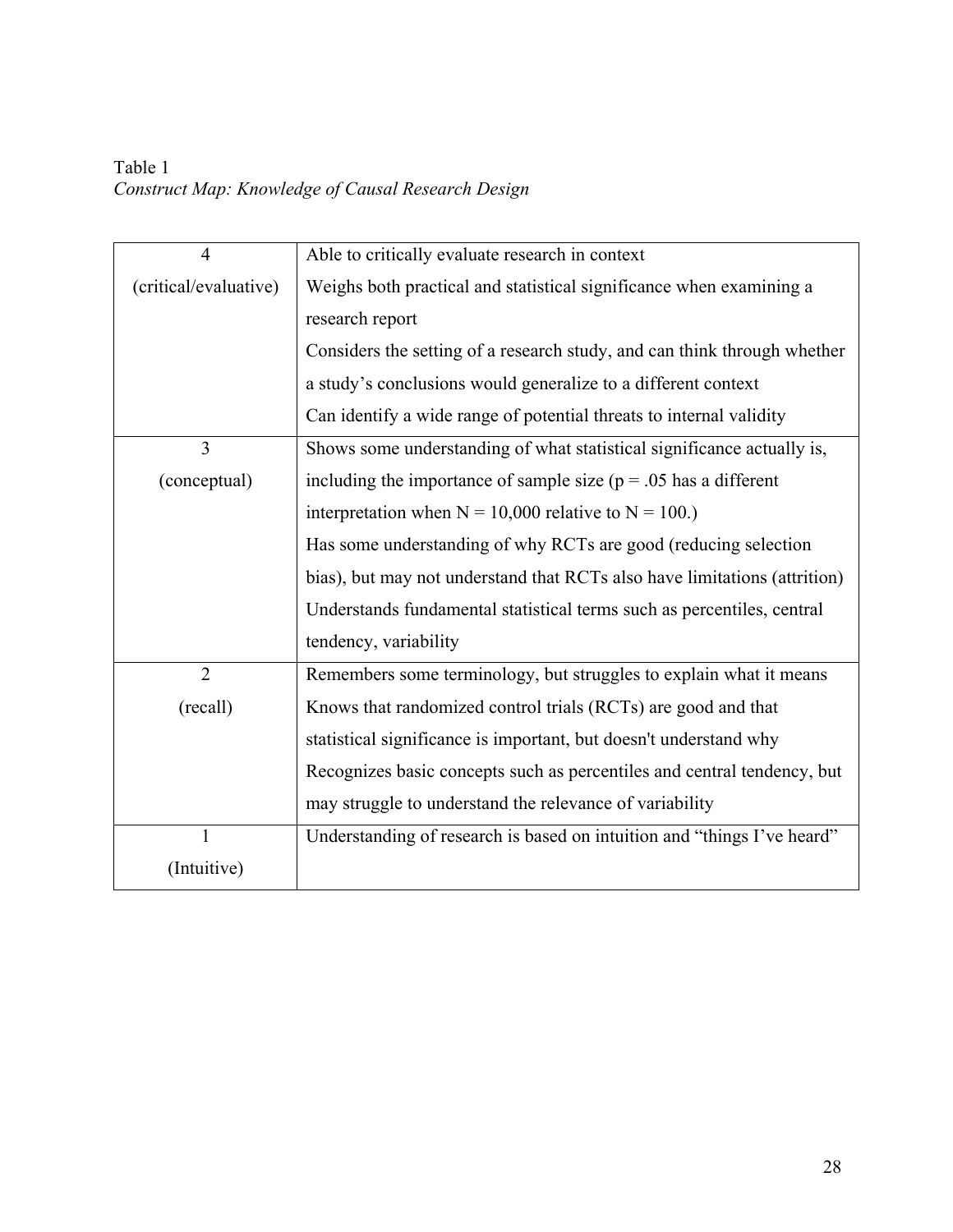Table 2 *Survey Respondents by Role* 

|                                                   | Pilot Survey |         | National Survey |         |
|---------------------------------------------------|--------------|---------|-----------------|---------|
| Role                                              | Number       | Percent | Number          | Percent |
| Deputy, associate and network superintendents     | 24           | 14      | 142             | 19      |
| <b>Curriculum Supervisors</b>                     | 37           | 21      | 73              | 10      |
| <b>Special Education Supervisors</b>              | 13           |         | 81              | 11      |
| Accountability & Assessment Coordinators          | 10           | h       | 63              | 9       |
| Elementary, middle school, & K-8 Principals       | 41           | 23      | 123             | 17      |
| Directors of federal, bilingual, and ESL programs | 8            | 5       | 37              |         |
| <b>Multiple Roles</b>                             | 32           | 18      | 129             | 18      |
| Other                                             | 12           |         | 85              | 12      |
| Total                                             | 177          | 100     | 733             | 100     |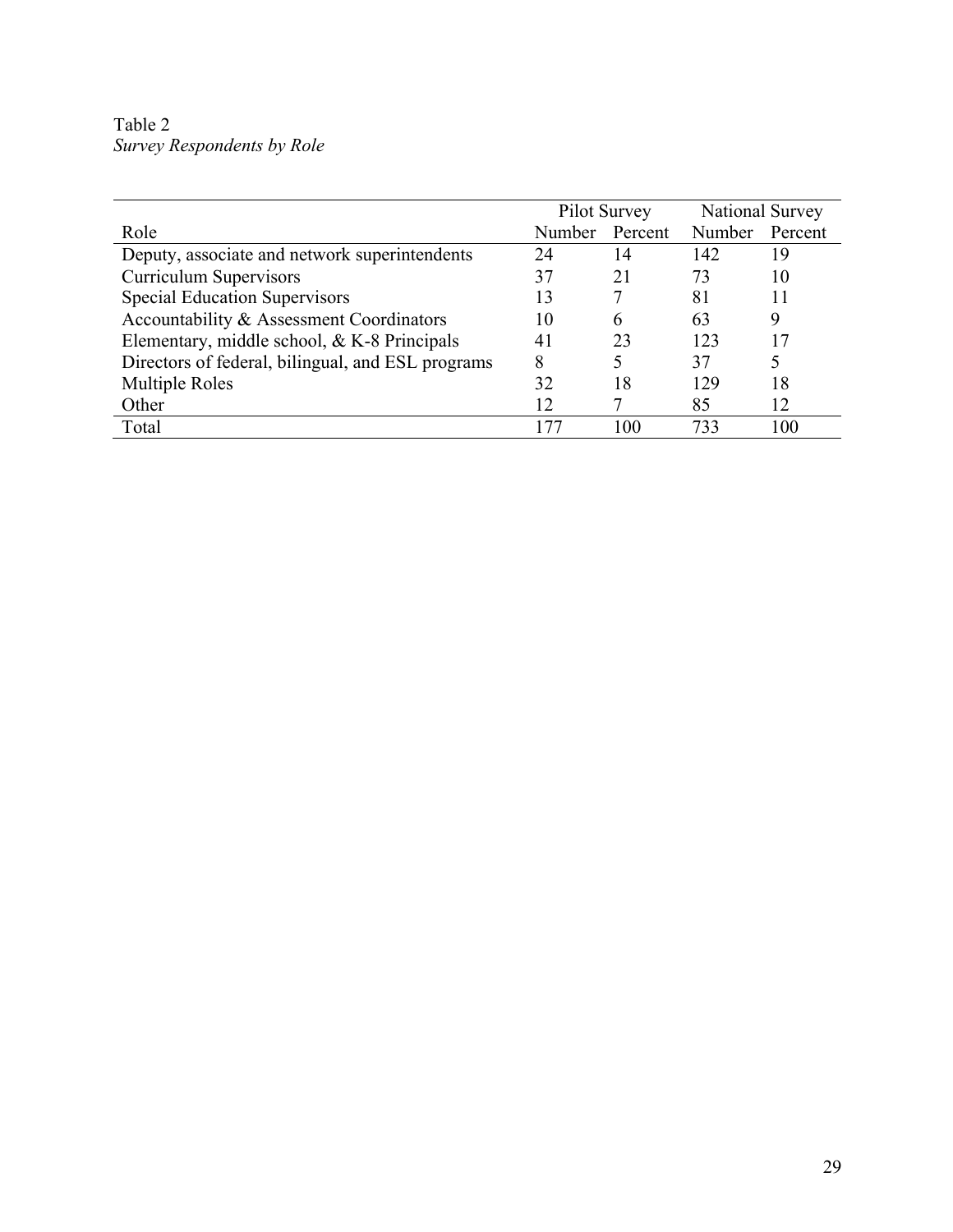| Item Topic                            | N   | Max                         | Mean | Mean/Max | $Pt-$           |
|---------------------------------------|-----|-----------------------------|------|----------|-----------------|
|                                       |     | Score                       |      |          | <b>Biserial</b> |
| Correlation                           | 62  |                             | 0.87 | 0.87     | 0.16            |
| Random Assignment                     | 62  |                             | 0.57 | 0.57     | 0.02            |
| Mean vs. Median                       | 62  |                             | 0.61 | 0.61     | 0.08            |
| Statistical Significance <sup>+</sup> | 62  | 3                           | 1.51 | 0.50     | $-0.05$         |
| Attrition $1^+$                       | 62  | $\mathcal{D}_{\mathcal{A}}$ | 1.01 | 0.51     | $-0.01$         |
| Attrition 2                           | 100 |                             | 0.52 | 0.52     | $-0.25$         |
| Control Group                         | 100 |                             | 0.67 | 0.67     | $-0.05$         |
| <b>Selection Bias</b>                 | 100 |                             | 0.36 | 0.36     | 0.16            |
| <b>Effect Size</b>                    | 100 |                             | 0.56 | 0.56     | $-0.09$         |

Table 3 *Item Statistics from Pilot Test Sample*

Notes: The first five items in the table above were included in Form A; the next four were in

Form B. The respective reliability estimates for the total scores from the two forms was -.034

and .006. + denotes a nested item.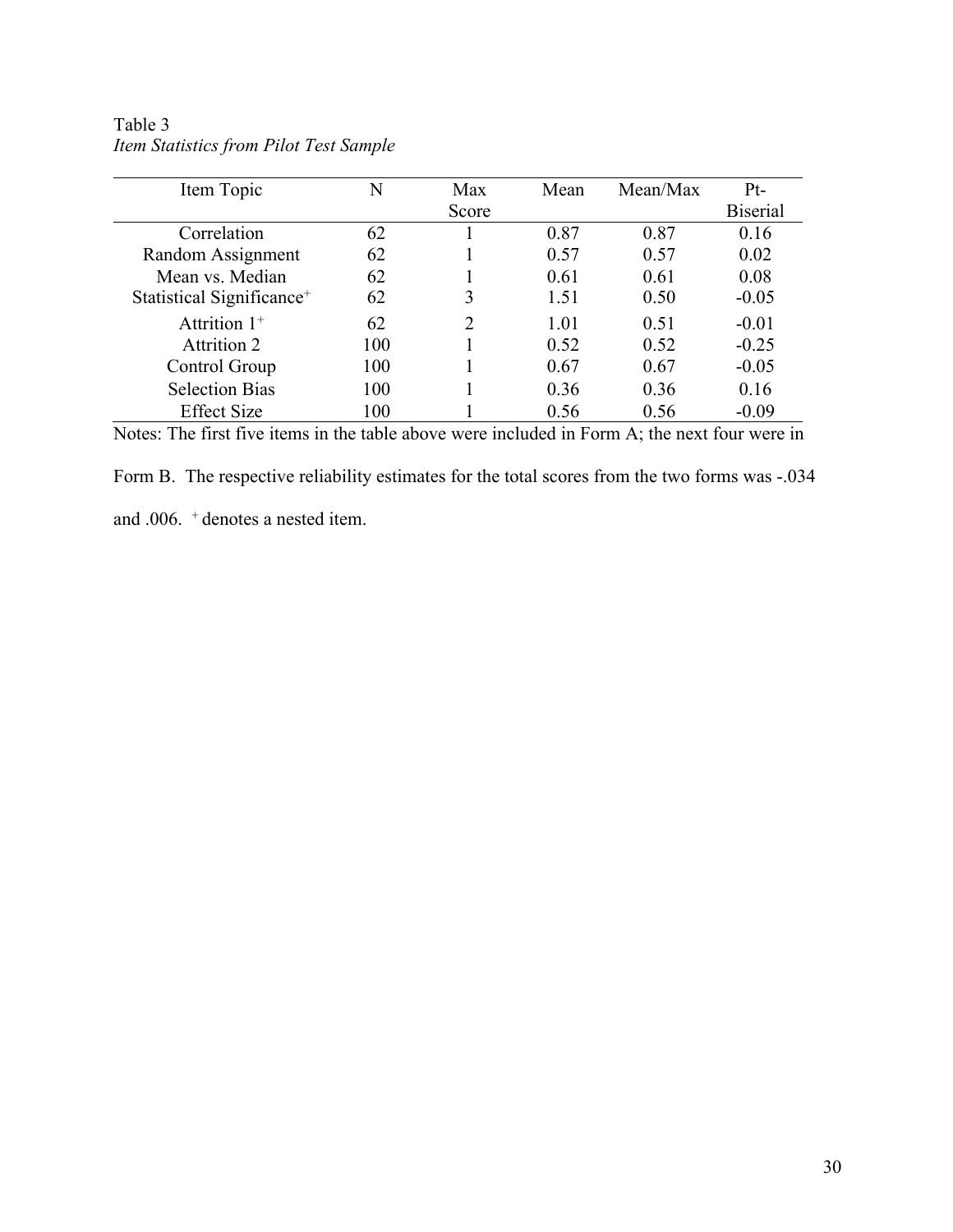# Table 4

| Item Concept               |     | <b>Education Leaders</b> | <b>Graduate Students</b> |            |  |
|----------------------------|-----|--------------------------|--------------------------|------------|--|
|                            | N   | Proportion<br>N          |                          | Proportion |  |
|                            |     | Correct                  |                          | Correct    |  |
| <b>Effect Size</b>         | 263 | 0.52                     | 131                      | 0.66       |  |
| Internal Validity          | 291 | 0.33                     | 132                      | 0.84       |  |
| Random Assignment          | 287 | 0.46                     | 133                      | 0.81       |  |
| Generalizing to Theory     | 281 | 0.28                     | 132                      | 0.36       |  |
| <b>Purposeful Sampling</b> | 263 | 0.61                     | 132                      | 0.53       |  |

*Results from Administering Knowledge Items to Samples of Education Leaders and Graduate Students*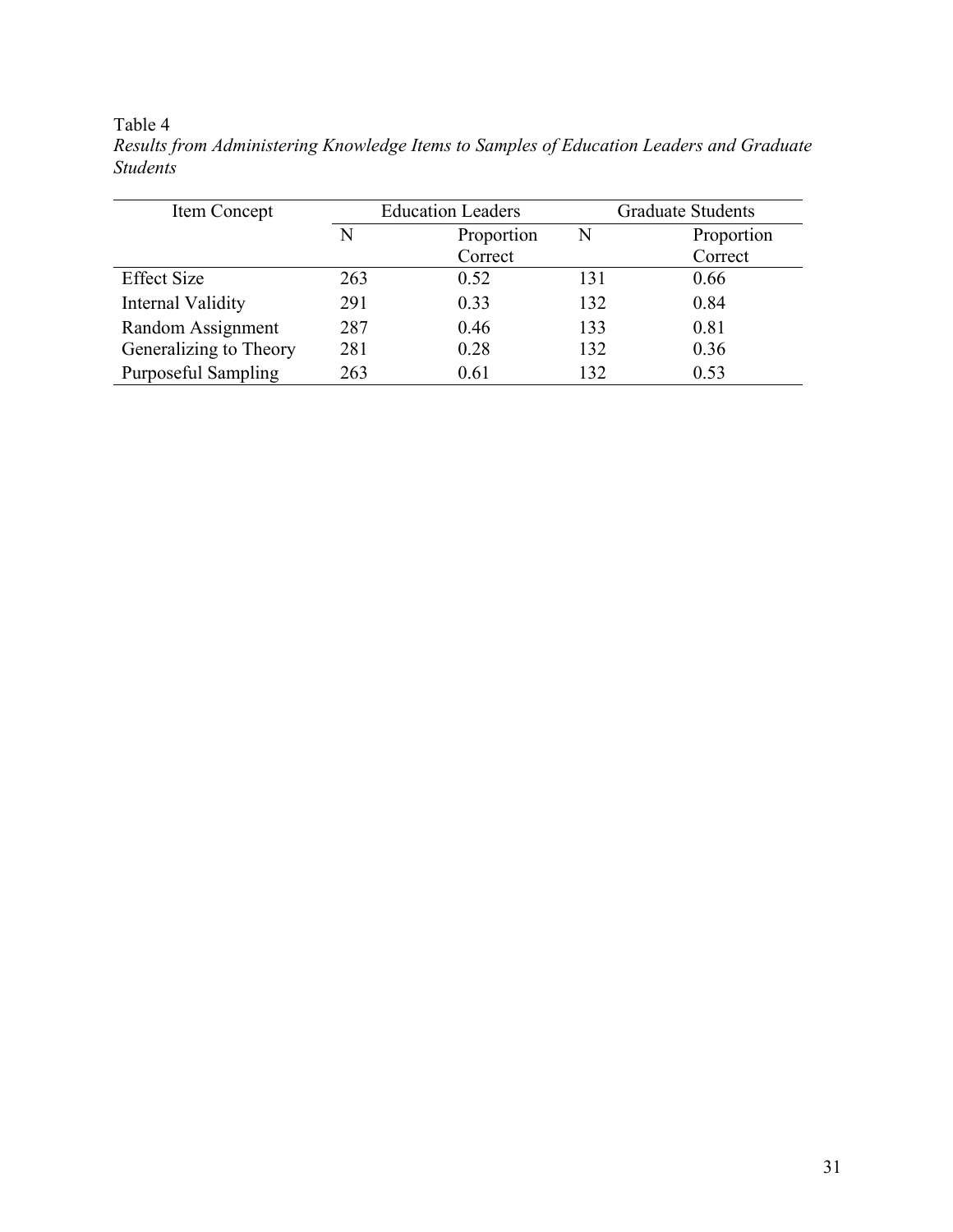| Survey<br>Item            | Total<br>Responses | Correct,<br>evidence of<br>understanding | Correct, no<br>evidence of | Incorrect,<br>evidence of<br>understanding understanding | Incorrect, no<br>evidence of<br>understanding | Cannot<br>code               |
|---------------------------|--------------------|------------------------------------------|----------------------------|----------------------------------------------------------|-----------------------------------------------|------------------------------|
| <b>Effect Size</b>        | 22                 | $\boldsymbol{0}$<br>$(0.0\%)$            | 11<br>$(50.0\%)$           | $\boldsymbol{0}$<br>$(0.0\%)$                            | 10<br>$(45.5\%)$                              | $(4.5\%)$                    |
| Internal<br>validity      | 19                 | 5<br>$(26.3\%)$                          | $\theta$<br>$(0.0\%)$      | $\boldsymbol{0}$<br>$(0.0\%)$                            | 12<br>$(63.2\%)$                              | $\overline{2}$<br>$(10.5\%)$ |
| Random<br>Assignment      | 28                 | 8<br>$(28.6\%)$                          | 8 <sub>0</sub><br>$28.6\%$ | 3<br>$(10.7\%)$                                          | 8<br>$(28.6\%)$                               | $(3.6\%)$                    |
| Generalizing<br>to Theory | 28                 | $\overline{0}$<br>$(0.0\%)$              | 9<br>$(32.1\%)$            | $\boldsymbol{0}$<br>$(0.0\%)$                            | 19<br>$(67.9\%)$                              | $\theta$<br>$(0.0\%)$        |
| Purposeful<br>sampling    | 20                 | 11<br>$(55.0\%)$                         | $(5.0\%)$                  | $\overline{0}$<br>$(0.0\%)$                              | 8<br>$(40.0\%)$                               | $\theta$<br>$(0.0\%)$        |
| All<br>knowledge<br>items | 117                | 24<br>$(20.5\%)$                         | 29<br>$(24.8\%)$           | $\overline{3}$<br>$(2.6\%)$                              | 57<br>(48.7%)                                 | 4<br>$(3.4\%)$               |

Table 5 *Results from Cognitive Interviews with 53 Education Leaders from National Sample*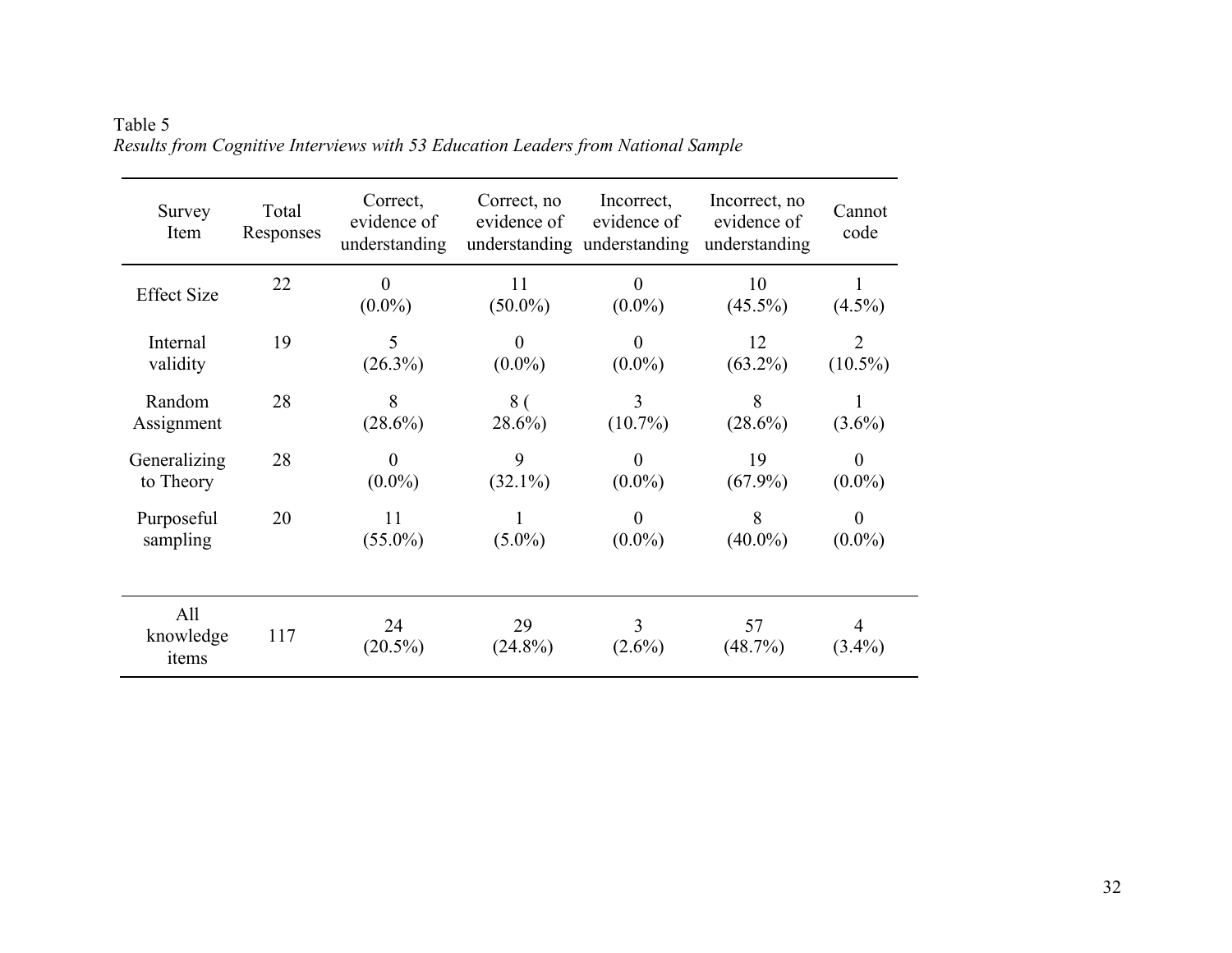# Correlation

If the correlation between standardized test scores and family income were strong and positive, we could conclude that:

- A. Low family income causes poor performance on standardized tests.
- B. On average, students from high-income families score higher on standardized tests than students from low-income families. [Correct Response, 87%]
- C. Higher-income families prioritize academic performance more than low-income families.
- D. If a family experiences an increase in income, test scores of students in that family will rise.

*Figure 1*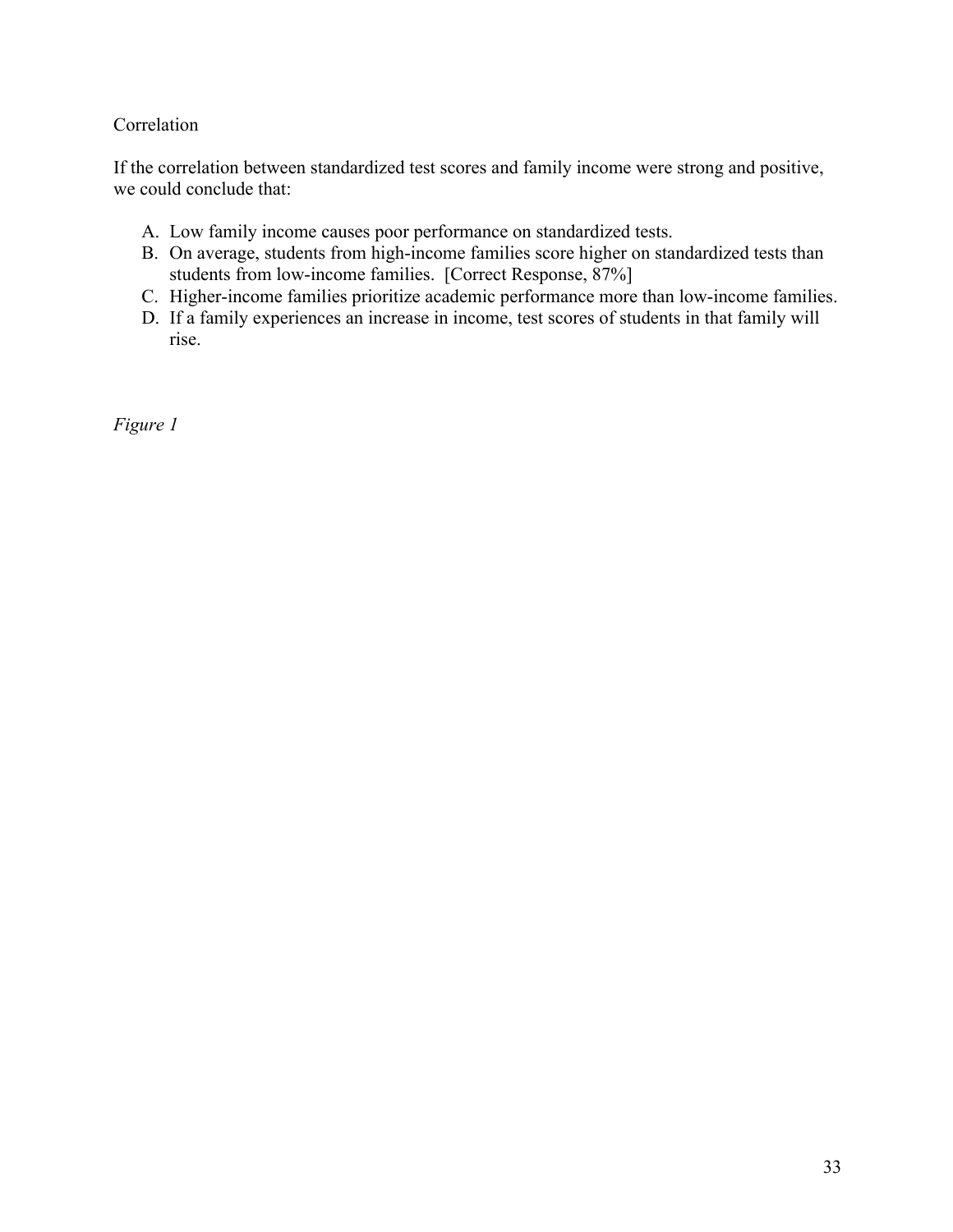Appendix A: Knowledge of Quantitative and Qualitative Research Design Items Administered to

Samples of Education Leaders and Graduate Students

## **Effect Size**

A large number of students were randomly assigned either to a treatment group that received an intensive tutoring program in reading or to a control group that did not. After participating in the program for 10 weeks, students were given a reading assessment. Results show that students in the treatment group scored higher than students in the control group, with an effect size of 0.3. In this context, what does "an effect size of 0.3" mean?

- A. On average, students in the treatment group scored 0.3 percent higher than students in the control group.
- B. On average, students in the treatment group scored 0.3 points higher than students in the control group. [correct answer]
- C. On average, students in the treatment group scored 0.3 standard deviations higher than students in the control group.
- D. The correlation between the curriculum and test scores was 0.3.

## **Internal Validity**

To evaluate the impact of a new summer supplemental math program, a district randomly assigns a large number of students to either a treatment group (which receives written materials to use at home) or a control group (which does not). Which of the following is the biggest threat to the district's ability to draw conclusions based on this study?

- A. Students may leave the study after initial assignment.
- B. There may be selection bias in the initial assignments to treatment and control groups. [correct answer]
- C. Other education interventions may occur in the district during the study.
- D. Some students might spend more time using the supplemental math program than other students.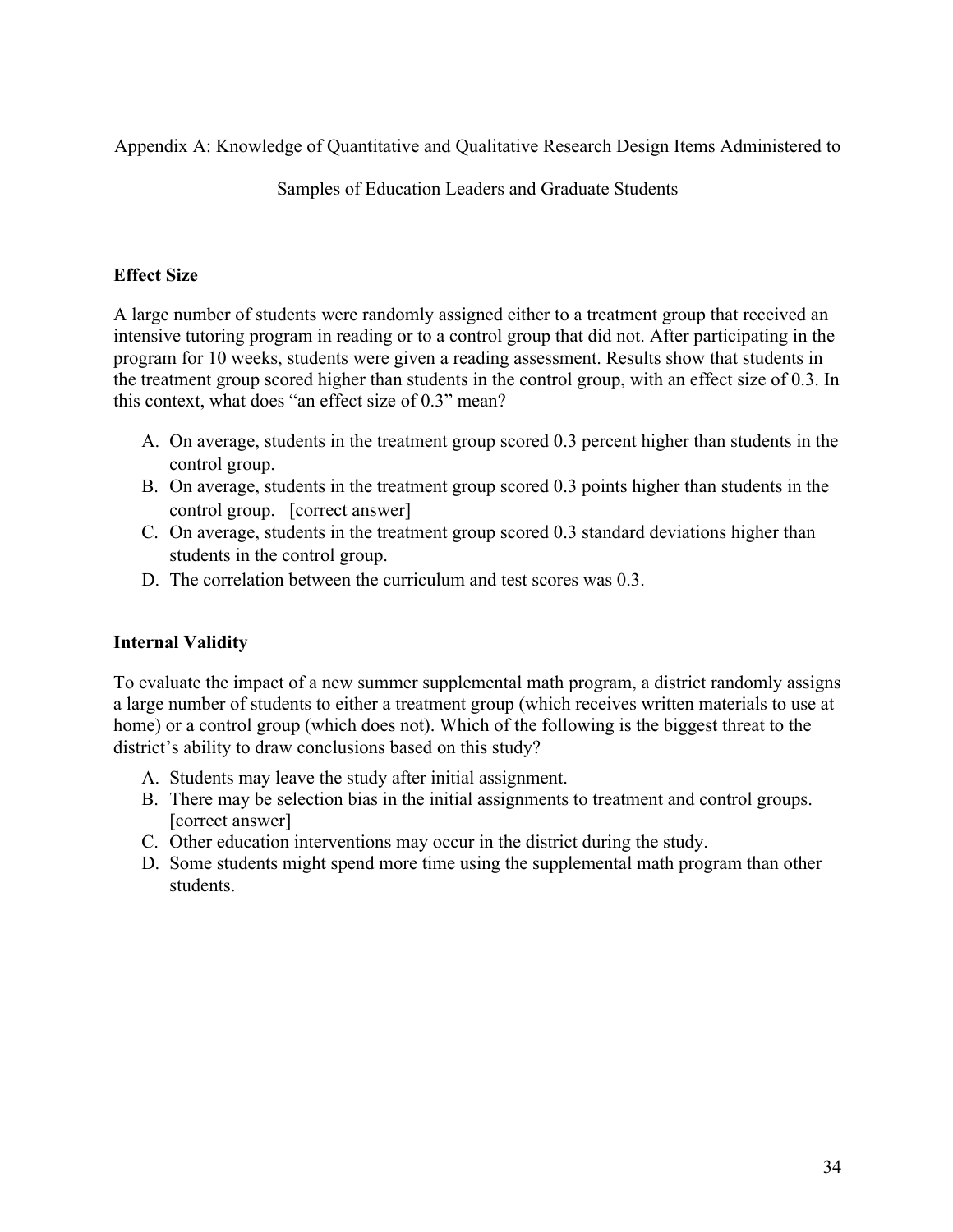## **Random Assignment**

Imagine that a large district wants to evaluate the impact of a new curriculum. Which of the following is the biggest advantage to randomly assigning 200 teachers (e.g., using a lottery) to either a treatment group (which receives the new curriculum) or a control group (which does not)?

- A. Randomization increases the likelihood that the two groups of teachers will be similar in all ways except exposure to the new curriculum. [correct answer]
- B. Randomization increases the likelihood that the results of the study will apply to other school districts.
- C. Randomization increases the likelihood that the results of the study will be statistically significant.
- D. Randomization increases the likelihood that there will be a large difference in outcomes between the treatment and control groups.

## **Generalizing to Theory**

Researchers studied one elementary school teacher's efforts to change her teaching in mathematics and English Language Arts (ELA) in response to new state standards. In ELA, she sought out and actively participated in professional development, asked for advice from colleagues, and created opportunities for collaboration around ELA instruction at her school. In mathematics, she relied exclusively on required professional development workshops and focused on memorizing the material presented so she could apply it in her classroom. Which of the following inferences can you draw from this case?

- A. Elementary school teachers' learning experiences may differ depending upon the school subject, and this accounts for why elementary teachers often excel in teaching one subject but not another.
- B. Nothing, because the study only involves one teacher.
- C. Elementary school teachers' type of engagement in learning may differ by school subject, and these differences may contribute to very different opportunities to learn for teachers, depending on the school subject. [correct answer]
- D. Elementary teachers typically change their ELA teaching more easily than their mathematics teaching in response to reform initiatives.

## **Purposeful Sampling**

Researchers randomly sampled six middle schools in order to study the implementation of a new middle school science curriculum. They observed and interviewed teachers over the first three years of using the curriculum. They found that teachers who implemented the curriculum with fidelity worked in schools where leaders learned about the curriculum and allocated time for teachers to talk with one another about it. They concluded that school leadership for instruction was essential for helping teachers to implement the new curriculum with high fidelity. The